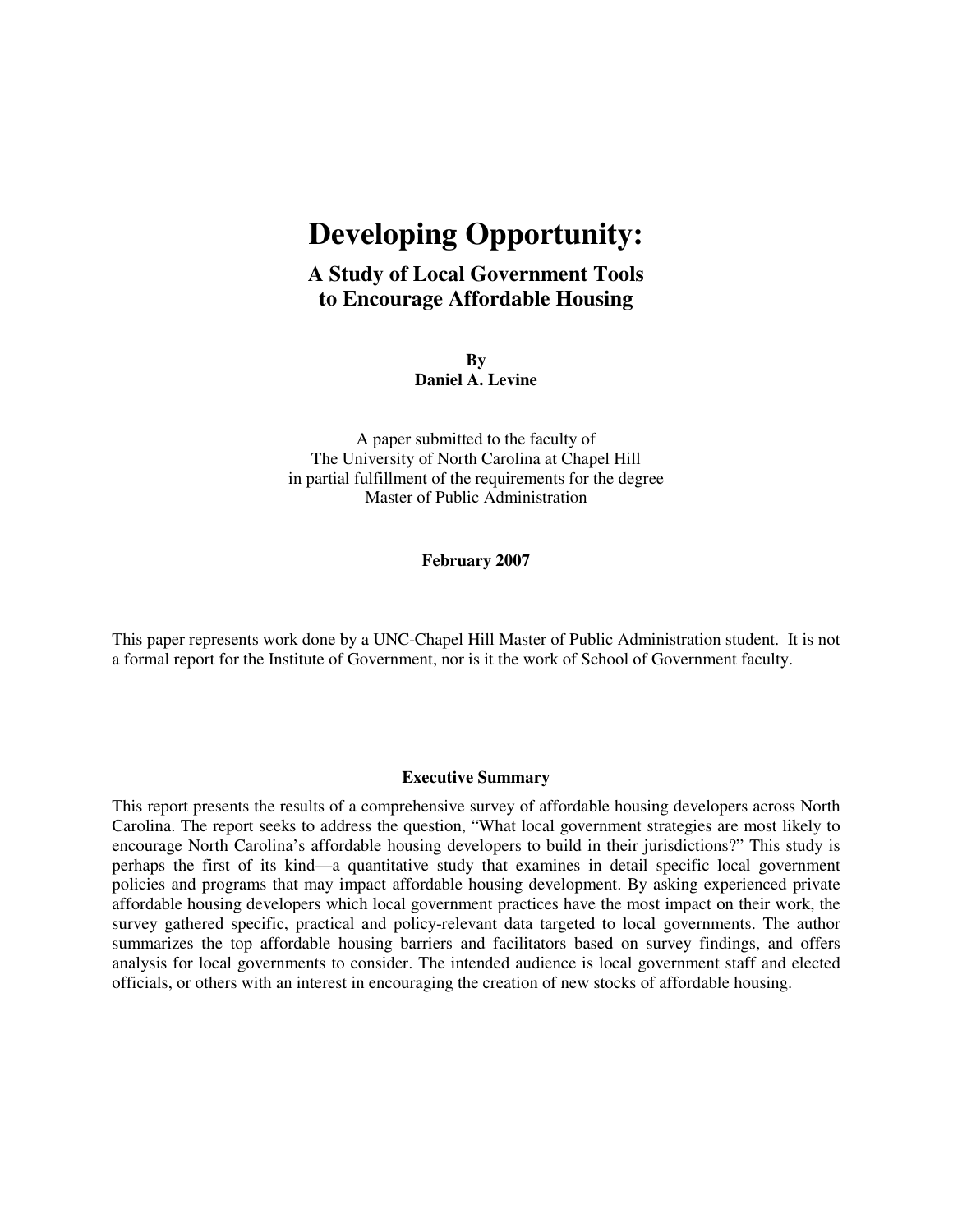#### **ACKNOWLEDGEMENTS**

I would like to thank a few groups of people that were instrumental to the completion of this study. First, thank you to my committee of faculty advisors, which included Professors David Owens and Gordon Whitaker of UNC's School of Government and Professor William Rohe of UNC's Department of City and Regional Planning. Their guidance was invaluable throughout each stage of the study. Second, thank you to the affordable housing developers and local government staff who helped me during the design phase of the study: Dawn Blobaum, Assistant Town Manager for the Town of Davidson; Tara Fikes, Director of Orange County's Housing and Community Development Department; Pat Garrett, Executive Director of the Charlotte-Mecklenburg Housing Partnership, Inc. in Charlotte; Michele Grant, Director of the City of Raleigh's Community Development Department; Claude Hicks, Founder and Managing Principal of Integra Development Partners in Raleigh; and Gregg Warren, President of DHIC, Inc. in Raleigh. Finally, thank you to all of the developers who took the time to complete the survey.

If you find this report useful, please visit http://levine.dan.googlepages.com/home to download a longer version of the report that includes additional background, analysis, data tables and more.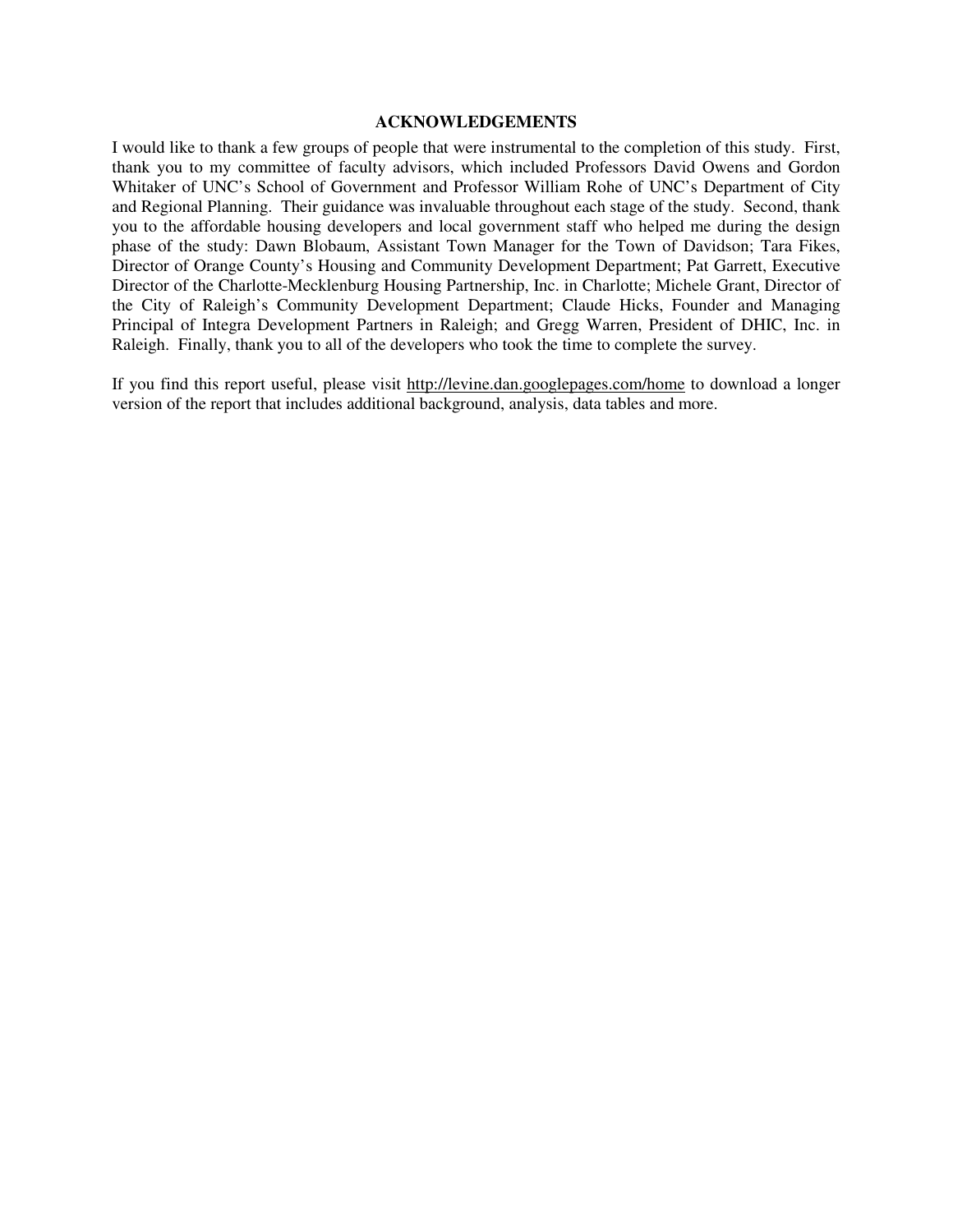#### **I. BACKGROUND: THE POLICY CHALLENGE**

*Affordable Housing Shortage in North Carolina.* In North Carolina, 42.3 percent of renters and 30.9 percent of homeowners with mortgages spent at least 30 percent of their income on housing costs in 2005  $(U.S.$  Census Bureau, 2006).<sup>1</sup> According to the National Low Income Housing Coalition, a North Carolina household with one full-time worker must earn \$12.61 per hour—more than double the state's new minimum wage—to afford a two bedroom apartment at the state's \$656 per month Fair Market Rent (FMR). The need for affordable housing is particularly acute in many of North Carolina's fastest growing areas. For example, a household in Wake County with one full-time worker would need to earn \$16.35 per hour to afford a two-bedroom apartment at FMR (NLIHC, 2006). High population growth—and the accompanying demand for housing—is expected to continue unabated into the foreseeable future, so the need for affordable housing is not likely to disappear any time soon.<sup>2</sup>

*The Local Government Role.* Although the federal government and state governments play a significant role in encouraging affordable housing by providing funding and broad policy guidance, it is at the local level where many of the most important decisions related to affordable housing occur. Decisions made by local governments play an important role in where, when, what type, and how often affordable housing projects get built. The importance of local governments has been magnified by the fact that federal financial support for affordable housing has declined in recent decades. Also, local leaders increasingly recognize the importance of ensuring that communities have adequate supplies of housing to meet the needs of fire fighters, police officers, school teachers, retail employees, nurses, construction workers, and others upon whom communities rely. Recent surveys of both city and county governments across the nation show that affordable housing is considered to be a top five issue for local elected officials and staff members (Brennan, et al., 2005; National Association of Counties, 2005). But how can local governments encourage the creation of new affordable housing?

# **II. STUDY INTRODUCTION**

*Purpose of the Study.* This report provides objective information to local governments about specific policies and programs that may facilitate the creation of new affordable housing stock.<sup>3</sup> Past research has helped identify and describe the wide range of tools at local governments' disposal when it comes to encouraging affordable housing. However, past research pays little attention to whether selected strategies are desired by the for-profit and non-profit developers that build most affordable housing, or what alternative strategies they might prefer. This report addresses this gap in the literature by documenting private sector developers' perspectives on how local governments can best support their efforts to build affordable housing.

*Research Question.* This report seeks to respond to the following question: What local government strategies are most likely to encourage North Carolina's affordable housing developers to build in their jurisdictions?In order to address this question, the report considers two related sub-questions:

1) What types of assistance from local governments do affordable housing developers most want? 2) What are the most significant local government-imposed barriers to affordable housing?

Ideally, this study will enable local governments to make better informed decisions about which policies and programs to pursue—and perhaps which to avoid—if they wish to encourage affordable housing.

 $\overline{a}$ 

<sup>&</sup>lt;sup>1</sup> The U.S. Department of Housing and Urban Development and others typically consider 30 percent of pre-tax income the affordability limit. <sup>2</sup> See http://demog.state.nc.us/ for statewide and county-by-county population projections.

<sup>&</sup>lt;sup>3</sup> In keeping with widely accepted definitions, this report considers "affordable housing" to be housing that costs no more than 30 percent of the pre-tax earnings for a household making less than or equal to 80 percent of area median income (AMI). In North Carolina, the 2006 AMI for a household of four varied between \$47,100 and \$71,600 depending on the area of the state (North Carolina Housing Finance Agency, 2006).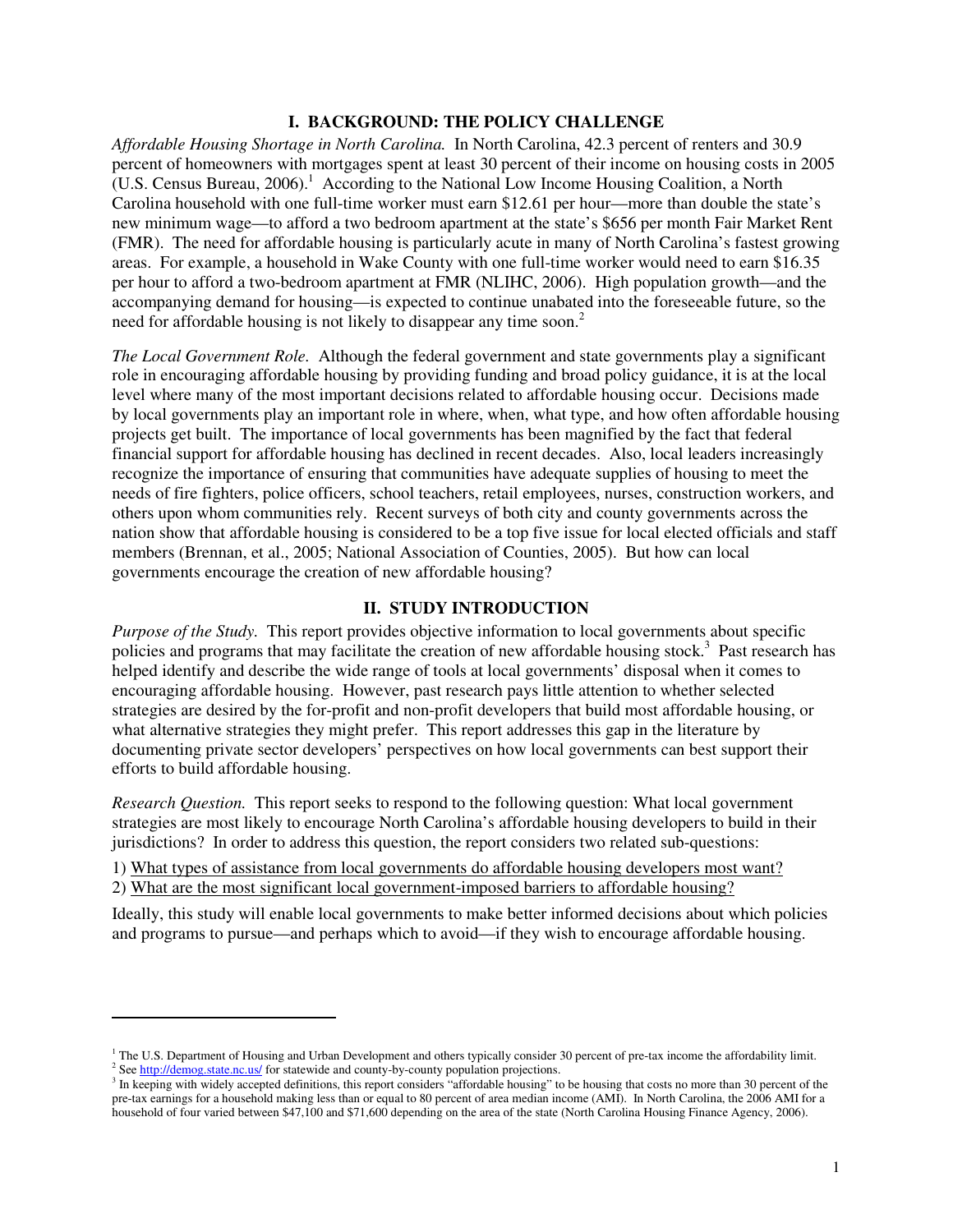#### **III. RESEARCH DESIGN**

*Design.* This report relies upon the results of a web-based survey of affordable housing developers. The author designed the survey based on a literature review as well as background interviews with affordable housing developers and local government staff. The survey was administered to private affordable housing developers—i.e., organizations that build housing reserved for households earning less than or equal to 80 percent of area median income—across North Carolina that had completed 10 or more units of affordable housing in the past three years. The intent was to only include developers that were relatively successful and active in their work, since many survey questions asked about nuanced elements of the development process. A complete list of survey questions and results is included as Appendix  $B<sup>4</sup>$ .

*Response Rate.* A total of 97 of 171 survey recipients (56.7 percent) filled out the survey. Twenty-eight respondents were not asked to complete the entire survey because they had not developed at least 10 units of affordable housing in the past three years. The remaining 69 organizations (71.1 percent of the 97 respondents) met all screening criteria and filled out the entire survey. If we assume the observed trend would hold and 71.1 percent of all eligible respondents have completed 10 or more units of affordable housing in the past three years, the total number of survey-eligible organizations is 122 (71.1 percent of 171). Thus, we can calculate a response rate for survey-eligible organizations by dividing 69 by 122 to get 56.6 percent. This method results in a confidence interval of 7.8 at a 95 percent confidence level.<sup>5</sup>

*Data and Analysis Limitations.* First, the large number of specific questions asked—one of the survey's greatest strengths—also was limiting. Because the survey posed a long series of questions related to barriers and facilitators to affordable housing, it did not drill deeper into the reasons particular responses were selected. Since many practices scored similarly, it is difficult to narrow in on a set of most important practices without additional data. If time and logistics were not constraints, follow-up data could have further explored the highest ranked practices and revealed finer grain distinctions among practices. On the other hand, the large number of practices that scored highly among respondents may simply indicate that a wide variety of barriers and facilitators are important to the development of affordable housing. Second, more sophisticated statistical techniques could potentially be used to more systematically examine differences in responses by organization type (e.g., comparing for-profits to nonprofits or single-family developers to multi-family developers). However, dividing the data into subgroups would result in a small sample that would make statistically meaningful comparison difficult.

#### **IV. KEY SURVEY FINDINGS**

*The Importance of Local Government.* Developers were asked to rank six factors in terms of impact on their ability to build affordable housing. The data show that many factors are important to affordable housing developers. Still, local government policies and programs topped the list, surpassing internal organizational capabilities, federal policies and programs, state policies and programs, market forces, and "other factors." When analyzing the data from all 69 developers, local government policies and programs have a mean score of 2.6 (meaning on average local governments were ranked midway between second and third most important), as compared to a mean score of 3.1 for the next closest factor, internal organizational capabilities. In addition, 74 percent of respondents said local governments play either the "most important" or a "very important" role in terms of barriers to affordable housing development.

*Introduction to the Findings on Specific Practices.* The paragraphs below describe the impact of different practices within two categories: 1) affordable housing development barriers and 2) affordable housing development facilitators. To identify the most important items within each category, data were rank-

 $\overline{a}$ 

<sup>&</sup>lt;sup>4</sup> The data presented in Appendix B includes the characteristics of developers who responded to the survey (developer type, staff size, etc.)  $<sup>5</sup>$  A confidence level of 95 percent and a confidence interval of 7.8 means one can be 95 percent certain findings for the total population the</sup> survey covers would fall within 7.8 percentage points above or below the sample's findings. This is oversimplified since the confidence level and interval reported here is calculated based on the conservative assumption that 50 percent of responses will fall into one category and 50 percent into the other category. When the ratio is different—e.g., 60:40—the interval is somewhat smaller (more accurate results).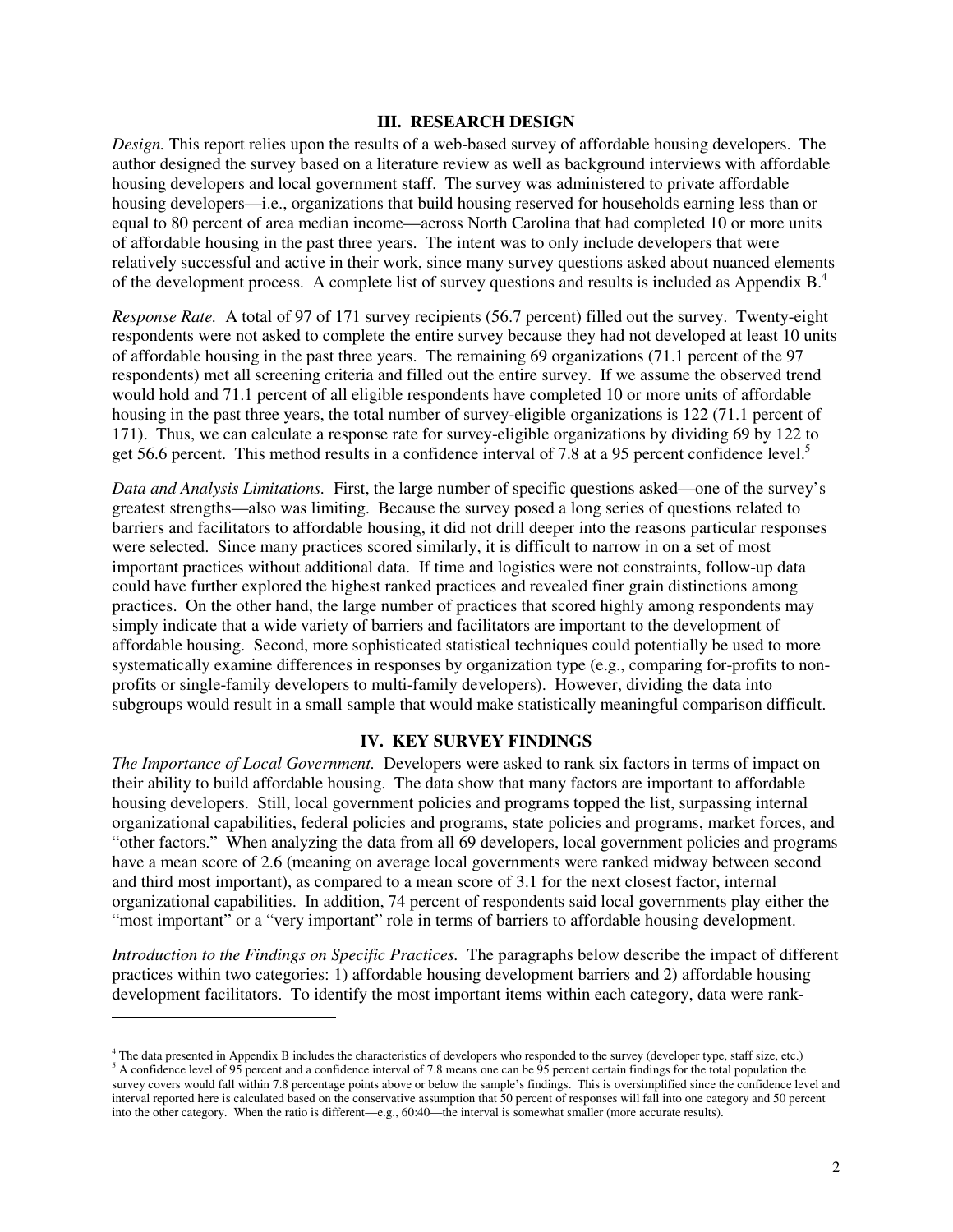ordered based on the percentage of respondents indicating that each practice was either of "moderate" or "large" importance.<sup>6</sup> See Appendix A for a set of tables that contains all of the rank-ordered data (again, note that the complete survey instrument and results for all questions are presented in Appendix B). Rather than repeat the specific rank-ordered survey results shown in Appendix A, the paragraphs below focus on important themes revealed by the data. The themes described below reflect the results of an examination of the data for all 69 survey respondents, in order to identify common themes among specific practices that ranked highly. In some cases there are obvious data disparities between for-profit developers and non-profit developers, or between exclusively single-family developers and exclusively multi-family developers.<sup>7</sup> Major differences in data for these respondent types are described.<sup>8</sup>

*Affordable Housing Development Barriers.* Every survey participant was asked to respond to a series of questions about the degree to which, in the past five years, their organization had experienced challenges related to any of 42 different issues potentially affecting affordable housing development. Survey results show that developers encounter a wide variety of barriers to their work, but some barriers stand out. Four categories of barriers deserve special mention and are listed below in descending order of importance. Each category is based on several related individual barriers, which are identified in the text below.

1) Funding constraints. Survey respondents indicated that the largest barriers constraining affordable housing development relate in one way or another to funding. Four of the top five barriers to affordable housing development are the high costs of buildable land, lack of local affordable housing funds, lack of federal/state affordable housing funds, and lack of funds for predevelopment expenses.<sup>9</sup> More than twothirds of survey respondents consider each of these four items a moderate or large barrier. The consensus around these items, and several other funding-related barriers identified by the survey, suggests that the primary obstacle to affordable housing development is a lack of sufficient financial resources. Further, this finding holds true across respondent types. That is, funding remains a top concern regardless of whether developers are for-profit or non-profit, multi-family or single-family. Still, a lack of funding is not the only major barrier that drew the attention of developers.

2) Regulatory hurdles. The survey findings confirm that affordable housing developers are concerned about the impact of certain types of regulations on their ability to build housing. There are numerous regulations that may affect housing construction, and several were ranked highly by survey respondents. Among the regulatory issues that respondents cited as moderate or large barriers are: a cumbersome rezoning process, public hearing requirements, a lengthy development review process, and lack of land zoned multi-family. It is clear from the data that the local regulatory framework impacts affordable housing development, but no single regulation resonates with all developers. Also, for-profit and multifamily developers tended to report far more serious concerns with local regulations, likely because multifamily developments (whether affordable or not) face more regulatory barriers and increased scrutiny during project review.<sup>10</sup> Also, most for-profit, multi-family developers work with Low Income Housing Tax Credits and other such programs that have strict timelines for project completion based on both federal requirements and the returns owed to equity investors.

 $\overline{a}$ 

<sup>&</sup>lt;sup>6</sup> The rankings would have been very similar had findings been sorted based solely on the percentage of respondents indicating each practice was of "large" importance, which would be one alternative to collapsing "large" and "moderate" into one category.<br><sup>7</sup> Thara is some overlen in these two estacerise. For example, of 18 for profit developers 17 reported that the

There is some overlap in these two categories. For example, of 18 for-profit developers 17 reported that they either developed only multi-family units (12 respondents) or multi-family and single-family (five respondents) and only one for-profit developer focused on single-family units. <sup>8</sup> Because of the overlap in categories described above, and due to the small sample size when the data are split, it is difficult to draw firm conclusions about why such differences exist. Also, there are other possible ways of sorting the data—by organization size, number of units of housing produced, etc.—but a cursory review of the data did not suggest noteworthy distinctions related to these categories.

<sup>&</sup>lt;sup>9</sup> Respondents also ranked the limited availability of buildable land as a top five barrier, and this item may be viewed independently or as something that is related to a lack of financial resources. That is, more land would be available if its price were not a serious constraint.

 $10$  In fact, a review of the survey data reveals numerous regulatory barriers for which there were at least 24 percent more multi-family developers who ranked the practices as moderate/large barriers compared to single-family developers. These barriers include special/conditional use requirements, density limits, height restrictions, dispersal requirements, and more.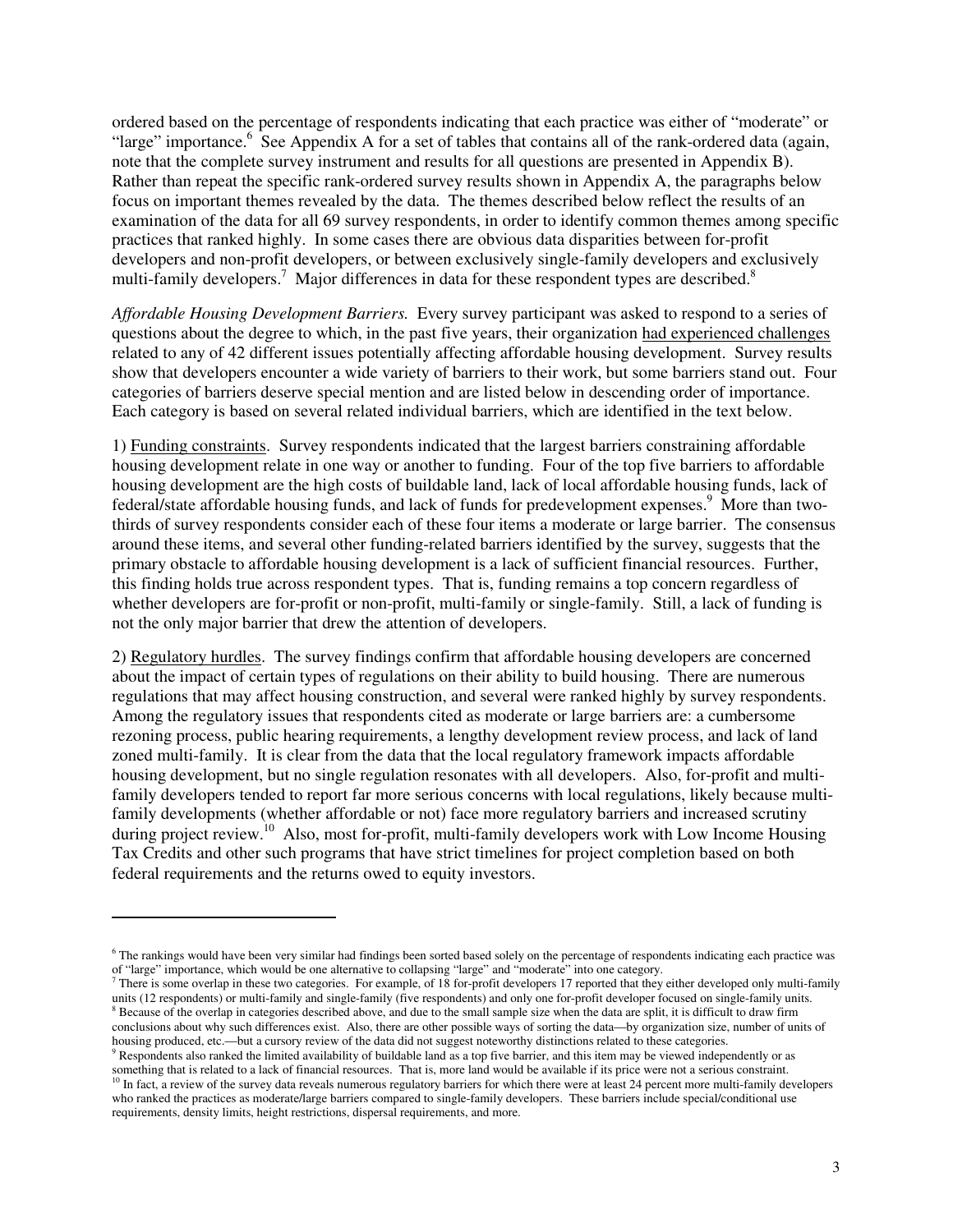3) Public support and services. Barriers to affordable housing in a community may result from the actions of its citizens, its elected officials, or its government staff. Many respondents cited a Not In My Back Yard (NIMBY) mentality among citizens, lack of support from local elected officials and government staff, poor coordination among departments and an inconsistent permitting process as moderate or large barriers to affordable housing development. These findings indicate that supporters of affordable housing face many obstacles to overcome besides fiscal and regulatory ones. It is worth noting that multi-family developers, in particular, expressed heightened concerns related to governmental coordination and lack of consistency in the permitting process, likely for the reasons explained in the preceding paragraph.

4) Organizational capacity. An organization's internal capacity—in terms of its staff size and ability, its operating budget, and other factors—affects its ability to develop affordable housing. More than half of all survey respondents reported that organizational capacity is a moderate or large barrier, and over twothirds of non-profit developers expressed this opinion. There is no need to discuss organizational capacity extensively, since it is a fairly obvious constraint on the abilities of small, cash-strapped organizations. However, it is important to realize that limits to organizational capacity may be difficult to overcome even in light of government-led efforts to overcome other, external barriers.

*Affordable Housing Development Facilitators.* Survey participants were asked a series of questions regarding 61 potential tools and strategies that local governments might use to encourage affordable housing development. Respondents were told to consider each practice based on how helpful it might be regardless of whether their organization had experience with the practice. This is an important distinction compared to the questions related to barriers, which asked respondents about barriers they had experienced firsthand. The data show that developers believe many forms of assistance could help improve the ease of building affordable housing. However, the highest ranked practices can be organized into four categories, which are listed below in descending order of importance. Again, each category is based on several related individual facilitators, which are identified in the text below

1) Public awareness. Respondents noted the potential importance of a variety of tools that could help raise awareness of affordable housing needs among the general public and within government. Among the specific practices endorsed by respondents are for local governments to: include affordable housing as a comprehensive plan goal; have elected official promote affordable housing; showcase successful developments through marketing; educate the public about affordable housing; pressure the state and federal government to support affordable housing; and engage employers on the issue. There is fairly strong support for these sorts of practices among all respondent types, though non-profit developers typically are more optimistic about the potential of awareness-raising strategies than are for-profits.

2) Cost saving tools. Not surprisingly, given that funding is the top ranked barrier to developers' work, respondents endorsed various practices that help make development less costly. A large majority of respondents support dedicated local funds for affordable housing, public infrastructure improvements, low interest construction and permanent loans, sale of government-owned land at below market value, fee waivers and other practices that would reduce their development costs. In general, developers of all types back initiatives like these. However, by a nearly four-to-one margin non-profit developers are far more interested in funding that would go directly toward organizations' operating budgets than are for-profits. This is presumably due to the greater challenges to internal capacity faced by non-profits.

3) Information sharing. Developers reported a strong interest in finding ways to receive more information related to affordable housing development. Specifically, developers desire more access to information on available land and also market research regarding local housing needs. In addition to these two areas of information sharing, which were desired by all respondent types, non-profit and single-family developers expressed strong interest in receiving direct technical assistance from local governments.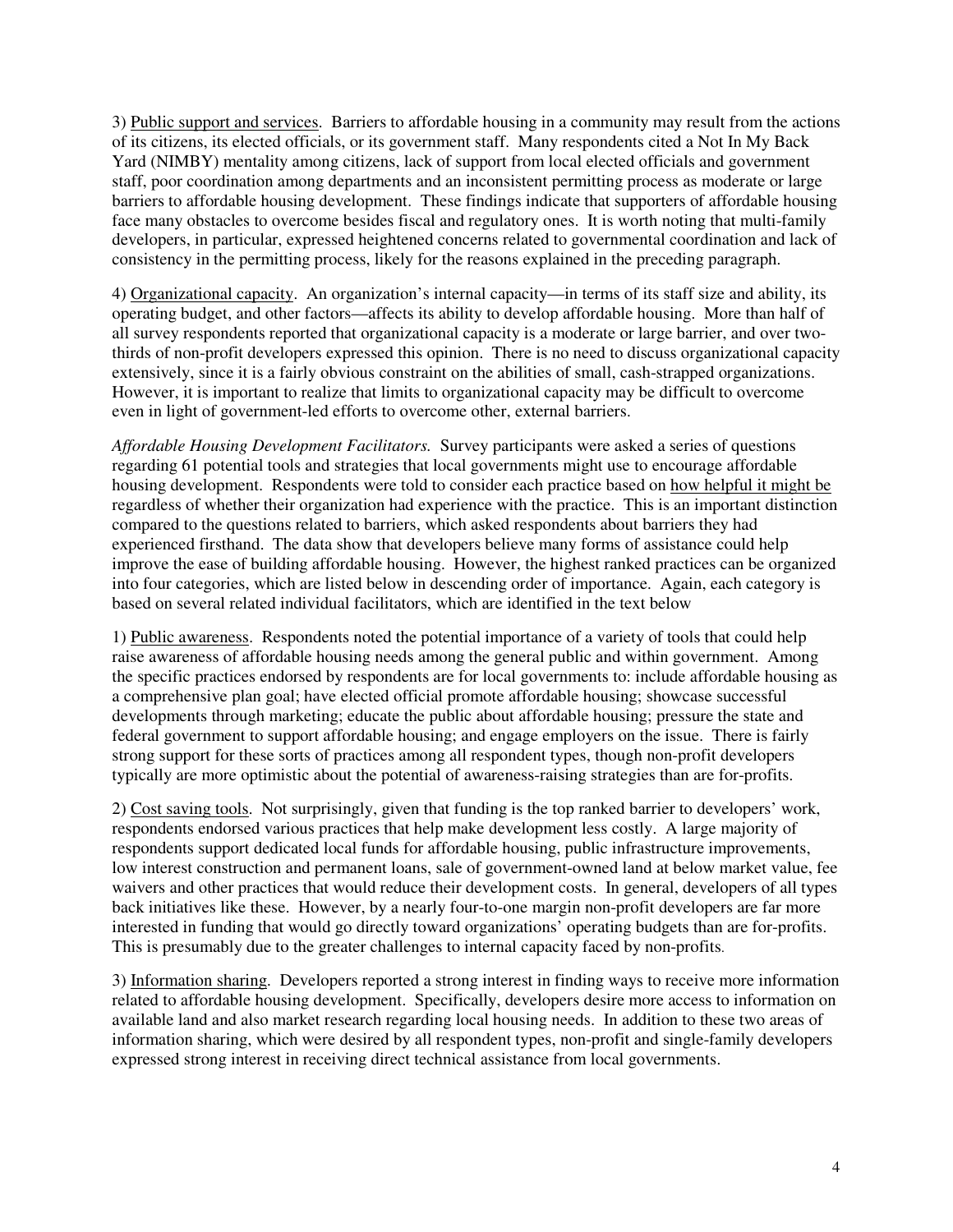4) Improved government processes. Survey results show that developers support a variety of practices that relate to regulatory relief and improved government services. Respondents gave high marks to practices like fast-track permitting, one-stop development centers, density bonuses for affordable housing, reduced numbers of public hearings, and improved coordination among departments for development review. Reflecting their increased concern about regulatory barriers, for-profit and multi-family developers are more likely to support strategies that seek to improve government processes.

Finally, it important to note that respondents ranked many practices in the facilitators category highly. In fact, 16 of the 61 facilitators covered by the survey are cited as potentially moderate/large helps by over three-quarters of respondents. Even many low ranking facilitators are considered a potentially substantial help by a clear majority of respondents. The fact that many facilitators scored highly shows there are numerous ways for local governments to foster affordable housing creation. It also indicates a need for jurisdictions to talk to local developers to better understand what policies and programs they most desire.

*A Cautionary Word.* The above review of findings focuses on highly ranked affordable housing barriers and facilitators. Yet many relatively low ranked practices also are considered important by a large portion of respondents. Thus, relatively less important barriers and facilitators may be significant in some cases (for particular developers or jurisdictions, or to meet specific housing needs). For example, a prohibition on single room occupancy units does not rank high in the survey results, but such a policy could have a big impact on developers seeking to serve homeless or extremely low income populations.

# **V. CONCLUDING REMARKS**

*A Complex Problem.* The survey results reveal numerous affordable housing development barriers and facilitators within local governments' sphere of influence. The sheer range and complexity of the potential barriers/facilitators may confuse local governments. So, what policy approach should these governments adopt? There is simply no universal solution that will meet all communities' needs, but it is evident that a limited or narrow approach will miss many opportunities. Instead, a robust and multifaceted set of policies and programs has the best chance to meet the diverse needs of developers, and ultimately to reach individuals and families who need affordable housing. Because there are many potentially important barriers and facilitators, it is essential for local governments to engage developers in dialogue to better assess which policies and programs would be most helpful locally.

*Developing Opportunity.* Although the study findings provide no clear path for local governments to follow, the good news is that the work of local staff and elected officials matters. The findings confirm that developers believe local governments have the potential to impact affordable housing in many ways. Jurisdictions may adopt policies and programs to directly help promote affordable housing, or may pursue policies and programs that—intentionally or not—pose additional barriers to its creation. Some policies and programs may be beneficial to a community in one way yet impede affordable housing; e.g., open space requirements may have the side effect of making land more scarce and expensive. Similarly, zoning codes that allow only single-family construction in a given area may help preserve the character of the neighborhood but may also have the effect of curtailing the prospect of affordable rental housing.

The results of this study should provide local governments with a better idea as to which practices to consider adopting. Also, the results should serve to guide detailed discussions among local government staff, developers and other stakeholders. Local governments should consider using the questions and practices described in this report as a checklist to help assess local needs and opportunities. The difficult but essential task for local governments is to devise a set of policies and programs that encourage affordable housing, while also protecting other legitimate community interests. The fact that this balancing act among different interests must occur in a resource-constrained and politically charged environment adds to the challenge facing local governments. Ultimately, finding the "right" path to follow to encourage affordable housing creation begins and ends with effective leadership by local government staff and elected officials.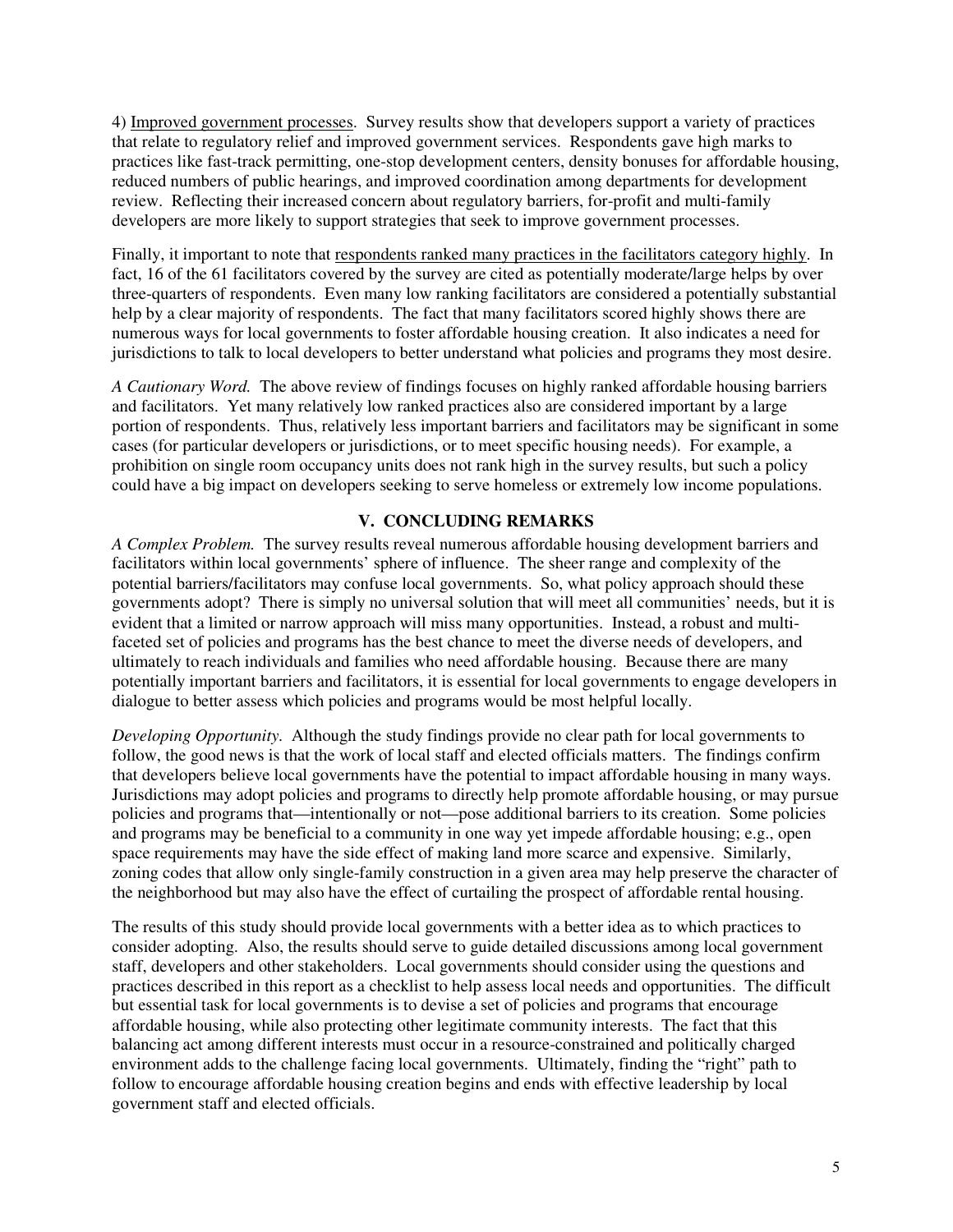# **APPENDIX A. SELECTED DATA TABLES**

Below are the rank-ordered data tables referenced in the text. The tables are first divided into two categories—barriers and facilitators—and within each category responses are divided into quartiles (the "Very Important" table includes the top quartile, the "Important" table includes the second quartile, and so on). Sorting into quartiles means grouping the data based on the percent range (1-25, 26-50, etc.) each response fits, so that a quarter of responses end up in each group. Data within each quartile table are arranged in descending order by the overall percentage of respondents indicating that the practice was a moderate or large barrier/help. Barriers data starts below and runs through page A-2, while data on facilitators may be found on pages A-3 and A-4.

# Barriers by Quartile

| <b>TABLE A-1</b><br><b>BARRIERS: VERY IMPORTANT (Q1)</b>    |                                                        |                                                         |                                                      |
|-------------------------------------------------------------|--------------------------------------------------------|---------------------------------------------------------|------------------------------------------------------|
| <b>Description of Item</b>                                  | % Responding<br>Not a Barrier/<br><b>Small Barrier</b> | % Responding<br><b>Moderate/Large</b><br><b>Barrier</b> | % Responding<br>No Opinion/Not<br><b>Encountered</b> |
| High cost of buildable land                                 | 16.42                                                  | $77.61*$                                                | 5.97                                                 |
| Lack of local funds for affordable housing development      | 23.53                                                  | $73.52*$                                                | 2.94                                                 |
| Limited availability of buildable land                      | 25.38                                                  | $71.64*$                                                | 2.99                                                 |
| Lack of federal/state funds for affordable housing devel.   | 27.95                                                  | $69.11*$                                                | 2.94                                                 |
| Lack of funds for predevelopment expenses                   | 29.85                                                  | $67.16*$                                                | 2.99                                                 |
| Lack of private funds to invest in affordable housing       | 35.82                                                  | 61.20                                                   | 2.99                                                 |
| Lack of capacity (budget, staff, etc.) at your organization | 42.43                                                  | 57.58                                                   | $\Omega$                                             |
| Process for rezoning too cumbersome                         | 31.34                                                  | 56.72                                                   | 11.94                                                |
| Not enough funds for your organization's operating budget   | 44.78                                                  | 53.73                                                   | 1.49                                                 |
| Resistance from citizens/NIMBYism                           | 46.27                                                  | 47.76                                                   | 5.97                                                 |
| Minimal support from local elected officials                | 53.73                                                  | 46.27                                                   | $\Omega$                                             |

*\*indicates > 33% of respondents ranked the item as a "large barrier"*

| <b>TABLE A-2</b>                                  | <b>BARRIERS: IMPORTANT (Q2)</b>                        |                                                         |                                                        |
|---------------------------------------------------|--------------------------------------------------------|---------------------------------------------------------|--------------------------------------------------------|
| <b>Description of Item</b>                        | % Responding<br>Not a Barrier/<br><b>Small Barrier</b> | % Responding<br><b>Moderate/Large</b><br><b>Barrier</b> | $%$ Responding<br>No Opinion/Not<br><b>Encountered</b> |
| Public hearing requirements                       | 47.06                                                  | 45.59                                                   | 7.35                                                   |
| Local development review process too lengthy      | 48.53                                                  | 45.59                                                   | 5.88                                                   |
| Local permitting process too lengthy              | 50.00                                                  | 45.59                                                   | 4.41                                                   |
| Lack of land zoned for multifamily                | 28.98                                                  | 44.92                                                   | 26.09                                                  |
| Poor info on availability of buildable lots       | 47.76                                                  | 43.28                                                   | 8.96                                                   |
| Poor coordination among local govt departments    | 51.47                                                  | 42.65                                                   | 5.88                                                   |
| Stormwater retention regulations                  | 39.39                                                  | 42.43                                                   | 18.18                                                  |
| Inconsistent (hard to predict) permitting process | 52.24                                                  | 41.79                                                   | 5.97                                                   |
| Minimal support from local government staff       | 58.82                                                  | 41.18                                                   | $\Omega$                                               |
| Special/conditional use permit required           | 47.76                                                  | 38.80                                                   | 13.43                                                  |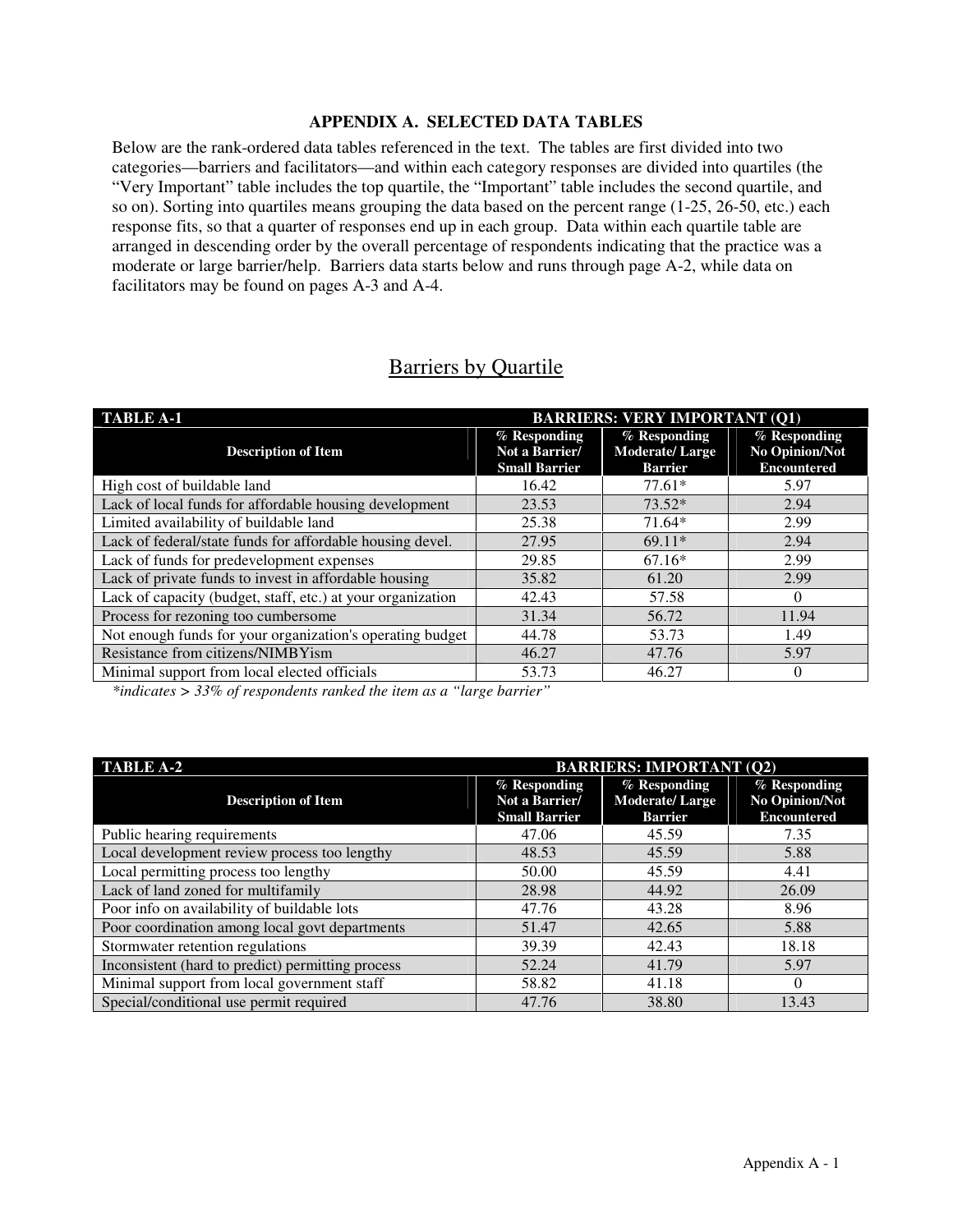| <b>TABLE A-3</b>                                          | <b>BARRIERS: SOMEWHAT IMPORTANT (Q3)</b>               |                                                         |                                                      |  |
|-----------------------------------------------------------|--------------------------------------------------------|---------------------------------------------------------|------------------------------------------------------|--|
| <b>Description of Item</b>                                | % Responding<br>Not a Barrier/<br><b>Small Barrier</b> | % Responding<br><b>Moderate/Large</b><br><b>Barrier</b> | % Responding<br>No Opinion/Not<br><b>Encountered</b> |  |
| Inconsistent (hard to predict) development review process | 54.55                                                  | 37.88                                                   | 7.58                                                 |  |
| Locally-imposed environmental regulations                 | 44.12                                                  | 36.77                                                   | 19.12                                                |  |
| Limited density allowed                                   | 52.24                                                  | 35.83                                                   | 11.94                                                |  |
| Fees for schools, parks, roads, etc.                      | 42.65                                                  | 32.35                                                   | 25.00                                                |  |
| Market conditions not conducive to building               | 59.71                                                  | 29.85                                                   | 10.45                                                |  |
| Sidewalk requirements                                     | 55.88                                                  | 29.41                                                   | 14.71                                                |  |
| Minimum setback standards                                 | 64.70                                                  | 27.94                                                   | 7.35                                                 |  |
| Minimum parking requirements                              | 63.76                                                  | 27.54                                                   | 8.70                                                 |  |
| Open space/green space requirements                       | 63.23                                                  | 23.53                                                   | 13.24                                                |  |

| <b>TABLE A-4</b><br><b>BARRIERS: NOT IMPORTANT (Q4)</b>     |                                                          |                                                         |                                                      |
|-------------------------------------------------------------|----------------------------------------------------------|---------------------------------------------------------|------------------------------------------------------|
| <b>Description of Item</b>                                  | $%$ Responding<br>Not a Barrier/<br><b>Small Barrier</b> | % Responding<br><b>Moderate/Large</b><br><b>Barrier</b> | % Responding<br>No Opinion/Not<br><b>Encountered</b> |
| Minimum house footprint or square footage sizes             | 61.77                                                    | 22.06                                                   | 16.18                                                |
| Locally-imposed historic district standards                 | 55.88                                                    | 22.06                                                   | 22.06                                                |
| Minimum street widths                                       | 63.23                                                    | 22.06                                                   | 16.18                                                |
| Minimum street frontage requirements                        | 64.70                                                    | 20.59                                                   | 14.71                                                |
| Minimum lot sizes                                           | 64.71                                                    | 20.58                                                   | 14.71                                                |
| Difficulty finding architects, engineers, contractors, etc. | 78.78                                                    | 18.18                                                   | 3.03                                                 |
| Affordable housing must be dispersed based on geography     | 57.36                                                    | 17.64                                                   | 25.00                                                |
| Urban growth boundaries (limit development on outskirts)    | 56.71                                                    | 13.43                                                   | 29.85                                                |
| Height restrictions on buildings                            | 56.52                                                    | 10.15                                                   | 33.33                                                |
| Caps or quotas on building permits                          | 66.66                                                    | 10.15                                                   | 23.19                                                |
| Restrictions on accessory dwelling units ("granny flats")   | 55.22                                                    | 5.97                                                    | 38.81                                                |
| Prohibitions on single room occupancy                       | 42.65                                                    | 4.41                                                    | 52.94                                                |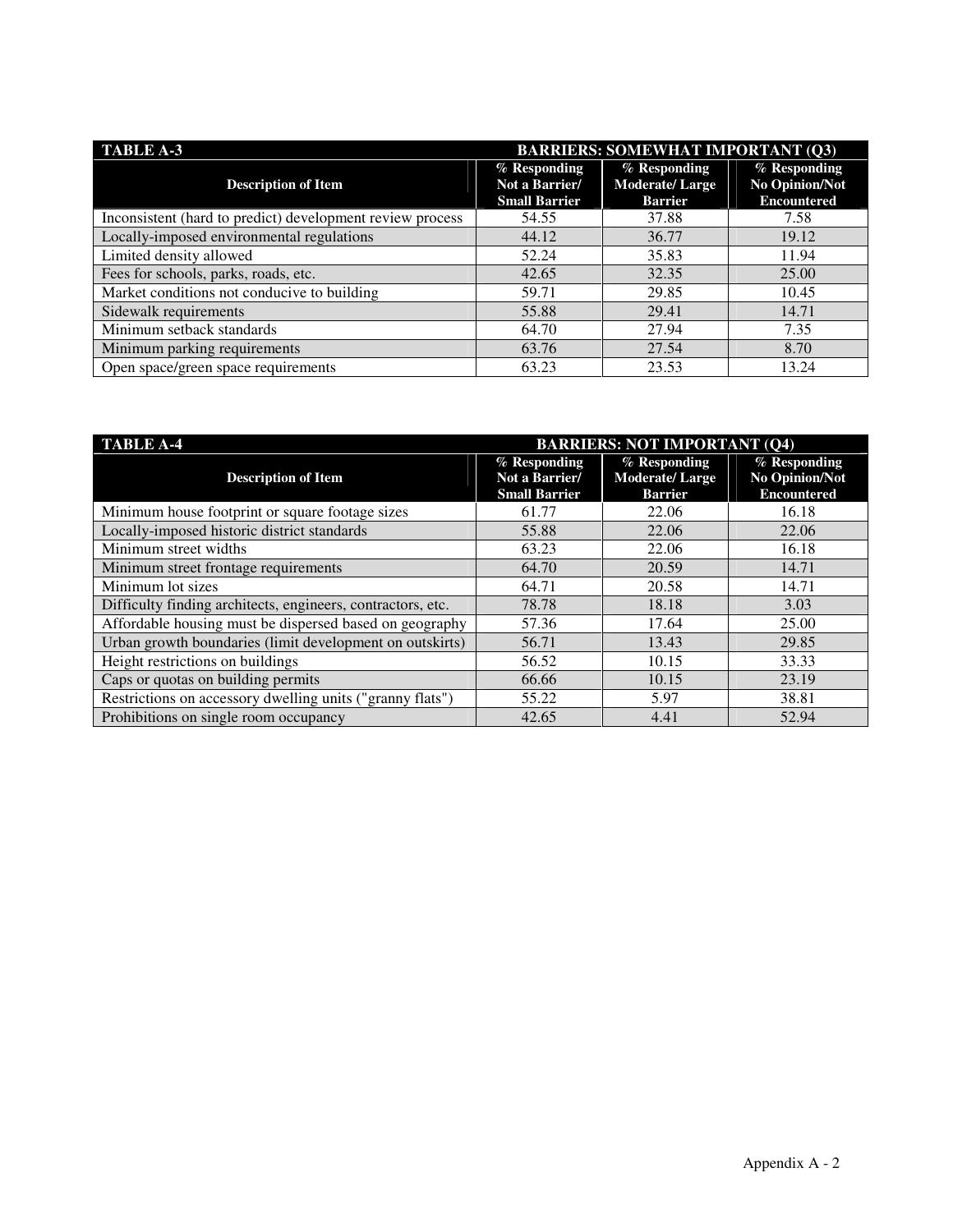| <b>Facilitators by Quartile</b> |  |  |
|---------------------------------|--|--|
|                                 |  |  |

| <b>TABLE A-5</b>                                           | <b>FACILITATORS: VERY IMPORTANT (Q1)</b>          |                                                 |                                   |  |
|------------------------------------------------------------|---------------------------------------------------|-------------------------------------------------|-----------------------------------|--|
| <b>Description of Item</b>                                 | % Responding<br>Not Helpful/<br><b>Small Help</b> | $%$ Responding<br><b>Moderate/Large</b><br>Help | % Responding<br><b>No Opinion</b> |  |
| Include aff. housing as goal in local comprehensive plan   | 13.05                                             | 86.96*                                          |                                   |  |
| Assist in identifying available land                       | 13.05                                             | 85.51                                           | 1.45                              |  |
| Dedicated funds for housing in local government budget     | 10.15                                             | $85.50*$                                        | 4.35                              |  |
| Promotion of affordable housing by local elected officials | 14.50                                             | $85.50*$                                        | $\Omega$                          |  |
| Infrastructure improvement to help affordable housing      | 11.76                                             | $85.30*$                                        | 2.94                              |  |
| Low interest permanent loans/grants                        | 15.94                                             | 84.06*                                          | $\Omega$                          |  |
| Market/promote successful affordable housing projects      | 14.50                                             | 82.61                                           | 2.90                              |  |
| Conduct/share market research on local aff. housing needs  | 17.39                                             | 82.61                                           | $\Omega$                          |  |
| Sell govt-owned land below market rate for aff. housing    | 13.05                                             | 81.16                                           | 5.80                              |  |
| Establish trust fund of public/private aff. housing money  | 11.60                                             | 81.16*                                          | 7.25                              |  |
| Educate the public about affordable housing                | 20.29                                             | 79.71                                           | 0                                 |  |
| Low interest construction loans/grants                     | 20.90                                             | 79.10                                           | $\Omega$                          |  |
| Fee waivers (permits, exactions, etc.) for aff. housing    | 18.84                                             | 78.26                                           | 2.90                              |  |
| Pressure state/federal governments to support aff. housing | 14.49                                             | 76.81                                           | 8.70                              |  |
| Engage local employers on the issue of aff. housing        | 18.84                                             | 76.81                                           | 4.35                              |  |

*\*indicates > 66% of respondents ranked the item as a "large help"* 

| <b>FACILITATORS: IMPORTANT (Q2)</b><br><b>TABLE A-6</b>    |                                                     |                                                 |                                     |
|------------------------------------------------------------|-----------------------------------------------------|-------------------------------------------------|-------------------------------------|
| <b>Description of Item</b>                                 | $%$ Responding<br>Not Helpful/<br><b>Small Help</b> | $%$ Responding<br><b>Moderate/Large</b><br>Help | $%$ Responding<br><b>No Opinion</b> |
| Land assembly/banking to create suitable aff. housing lots | 17.39                                               | 75.36                                           | 7.25                                |
| Bond referendum for citizens to vote to fund aff. housing  | 16.17                                               | 73.53                                           | 10.29                               |
| Info on the local development process                      | 26.09                                               | 72.47                                           | 1.45                                |
| Fast track review for affordable housing                   | 21.74                                               | 72.46                                           | 5.80                                |
| Create "1-stop" permit center for all questions/submittals | 18.84                                               | 72.46                                           | 8.70                                |
| Partner with housing advocacy groups to raise awareness    | 26.47                                               | 72.06                                           | 1.47                                |
| Cooperate with neighboring jurisdictions on aff. housing   | 26.47                                               | 72.06                                           | 1.47                                |
| Reduce # of public hearings needed for plan approval       | 19.11                                               | 72.06                                           | 8.82                                |
| Make develop. review process more consistent/predictable   | 21.74                                               | 71.02                                           | 7.25                                |
| Improve coordination of review among departments           | 23.18                                               | 71.02                                           | 5.80                                |
| Density bonus if project has affordable housing            | 17.39                                               | 71.01                                           | 11.59                               |
| Inclusionary zoning requiring a certain % affordable units | 24.63                                               | 71.01                                           | 4.35                                |
| Special review team for affordable housing                 | 24.63                                               | 69.57                                           | 5.80                                |
| Low interest predevelopment loans/grants                   | 24.63                                               | 69.56                                           | 5.8                                 |
| Sell govt. bldgs below market rate to convert to housing   | 17.64                                               | 69.12                                           | 13.24                               |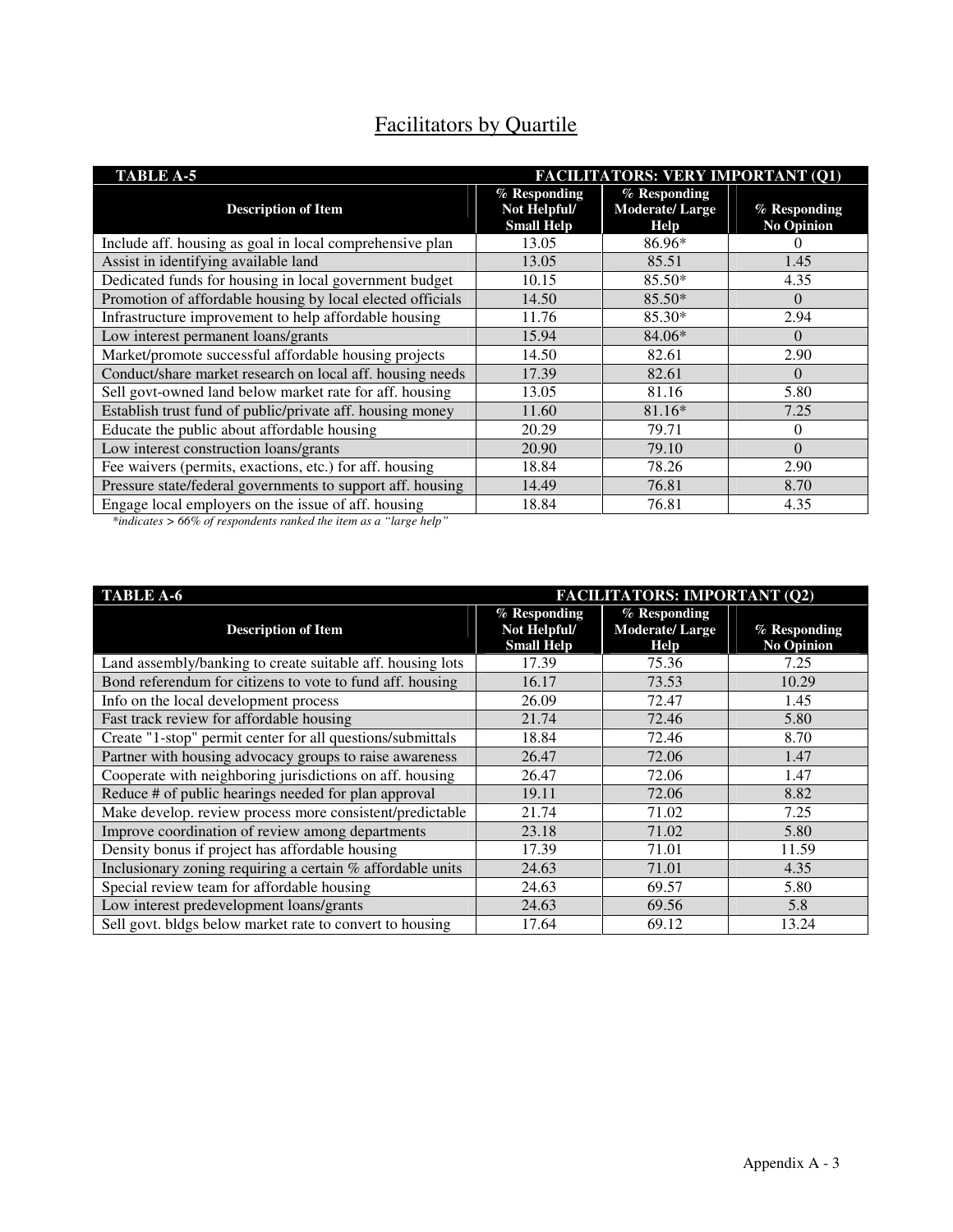| <b>TABLE A-7</b><br><b>FACILITATORS: SOMEWHAT IMPORTANT (Q3)</b> |                                                     |                                                 |                                   |
|------------------------------------------------------------------|-----------------------------------------------------|-------------------------------------------------|-----------------------------------|
| <b>Description of Item</b>                                       | $%$ Responding<br>Not Helpful/<br><b>Small Help</b> | $%$ Responding<br><b>Moderate/Large</b><br>Help | % Responding<br><b>No Opinion</b> |
| Grants to subsidize your organization's operating budget         | 27.54                                               | 68.12                                           | 4.35                              |
| Create task force/committee to address affordable housing        | 30.44                                               | 68.12                                           | 1.45                              |
| Property tax abatements (reduce/forgive for a set period)        | 23.52                                               | 67.65                                           | 8.82                              |
| Zone land for denser development                                 | 20.29                                               | 66.67                                           | 13.04                             |
| Low interest loans/grants to rehabilitate existing housing       | 25.00                                               | 66.18                                           | 8.82                              |
| Be active intermediary between developers and citizens           | 30.88                                               | 66.18                                           | 2.94                              |
| Share info related to local, state, federal housing programs     | 33.82                                               | 64.71                                           | 1.47                              |
| Develop online tool to monitor status of applications            | 26.09                                               | 63.77                                           | 10.14                             |
| TIF district with affordable housing requirement                 | 19.11                                               | 63.24                                           | 17.65                             |
| Overlay to allow use by right for affordable housing             | 28.98                                               | 62.32                                           | 8.70                              |
| Loans/grants to potential renters/buyers (demand-side)           | 28.98                                               | 62.31                                           | 8.70                              |
| Lenient standards for street width, sidewalks, etc.              | 28.99                                               | 62.31                                           | 8.70                              |
| Zone more multifamily land                                       | 23.52                                               | 61.76                                           | 14.71                             |
| Flexible design guidelines                                       | 34.33                                               | 61.20                                           | 4.48                              |
| Flexible standards for lot size, setback                         | 34.78                                               | 59.42                                           | 5.80                              |

| <b>TABLE A-8</b>                                            | <b>FACILITATORS: NOT IMPORTANT (Q4)</b>           |                                               |                                   |
|-------------------------------------------------------------|---------------------------------------------------|-----------------------------------------------|-----------------------------------|
| <b>Description of Item</b>                                  | % Responding<br>Not Helpful/<br><b>Small Help</b> | % Responding<br><b>Moderate/Large</b><br>Help | % Responding<br><b>No Opinion</b> |
| Inclusionary zoning encouraging a certain % aff. units      | 37.68                                             | 57.97                                         | 4.35                              |
| Direct technical assistance to aff. housing developers      | 38.24                                             | 57.36                                         | 4.41                              |
| Flexible standards for building size, footprint             | 39.13                                             | 55.07                                         | 5.80                              |
| Sliding scale for fees/exactions based on unit size         | 33.82                                             | 54.41                                         | 11.76                             |
| Subsidy payments to lock in a lower rate for a private loan | 33.33                                             | 53.62                                         | 13.04                             |
| Disregard new units' proximity to other aff. housing        | 38.24                                             | 51.47                                         | 10.29                             |
| Less open space/green space required                        | 44.12                                             | 48.53                                         | 7.35                              |
| Reduced parking requirements                                | 44.93                                             | 47.83                                         | 7.25                              |
| Relaxed stormwater management standards                     | 46.38                                             | 46.37                                         | 7.25                              |
| Less stringent local environmental standards                | 50.72                                             | 42.03                                         | 7.25                              |
| Less stringent sediment/erosion control standards           | 55.08                                             | 39.13                                         | 5.80                              |
| Fee-in-lieu payments as alternative to certain amenities    | 42.03                                             | 39.13                                         | 18.84                             |
| Fewer standards for new vegetation/landscaping              | 59.42                                             | 34.79                                         | 5.80                              |
| Fewer standards for preservation of trees, other vegetation | 59.42                                             | 33.33                                         | 7.25                              |
| Allow single room occupancy projects                        | 39.13                                             | 26.08                                         | 34.78                             |
| Allow accessory dwelling units (i.e., "granny flats")       | 43.48                                             | 23.19                                         | 33.33                             |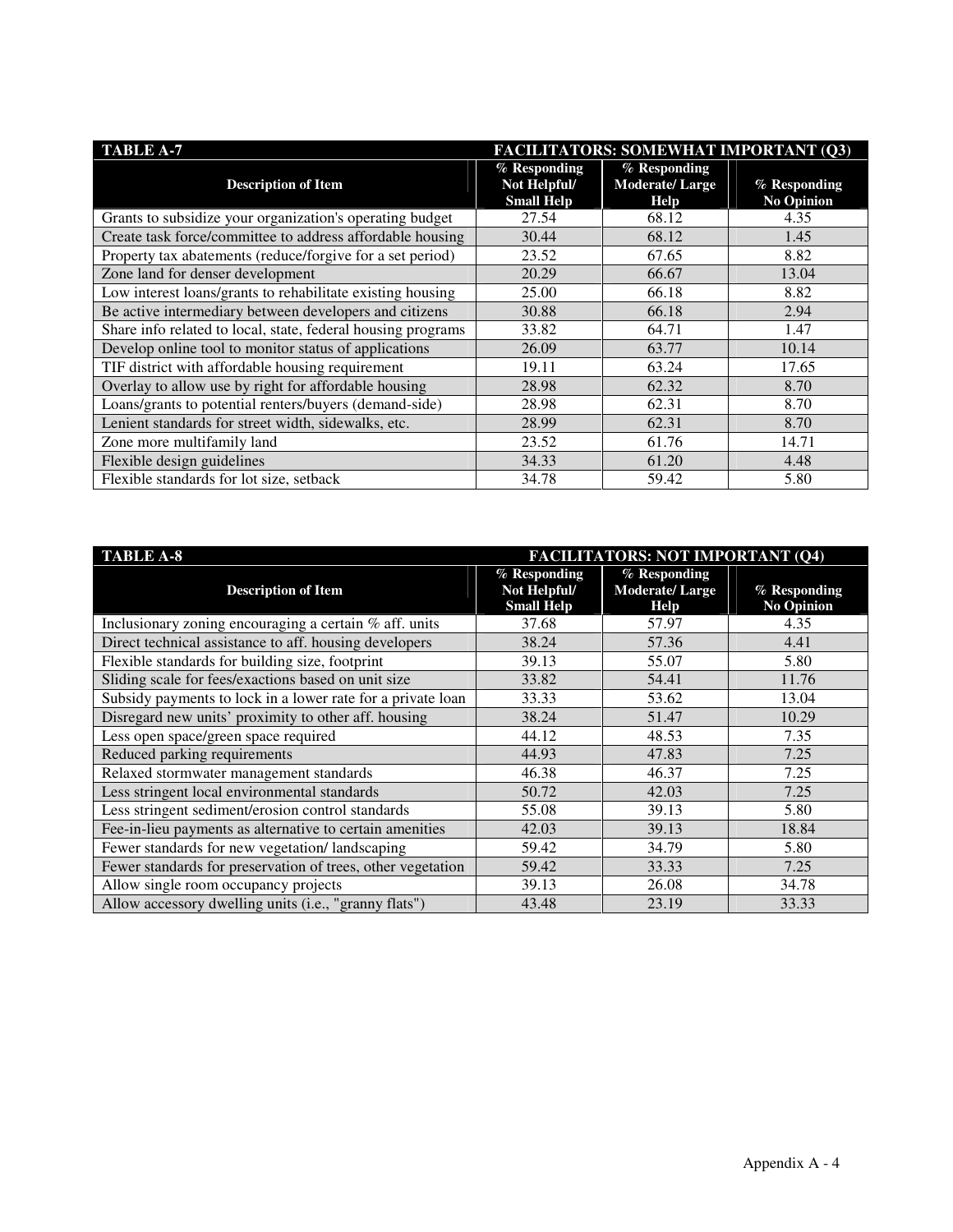### **APPENDIX B. SURVEY INSTRUMENT AND RESPONSE DATA**

Below is a summary of the survey instrument, as well as the basic data received for all 69 completed surveys. The original survey was administered using Qualtrics software (see http://www.qualtrics.com/ for more information), which is designed to provide integrated survey design, collection, and analysis tools. In this appendix, the formatting of the questions has been changed to improve their appearance for word processing purposes. However, the content (i.e., wording) of the questions remains unchanged. Other researchers are welcome to replicate all or parts of the survey with the author's permission, and raw data (stripped of identifiers) are available from the author.

### **Q1. Does your organization develop affordable housing (i.e., housing that is reserved for households earning 80 percent or less of area median income) in North Carolina?**

| <b>Response Choices</b> |               | # Responding<br>. . | % Responding |
|-------------------------|---------------|---------------------|--------------|
|                         | T 7<br>Y es   | 69                  | 100%         |
|                         | $\sim$<br>1NO |                     | 0%           |

**Q2. Has your organization completed the development of 10 or more units of affordable housing (i.e., single- or multi-family units developed for the specific purpose of providing housing that is reserved for households earning 80 percent or less of area median income) in North Carolina within the past three years?** 

|  | <b>Response Choices</b> |                                 | # Responding<br>$\sim$ | % Responding<br>$\sim$ |
|--|-------------------------|---------------------------------|------------------------|------------------------|
|  |                         | $\overline{\mathbf{x}}$<br>Y es | ৩১                     | $00\%$                 |
|  |                         | . T<br>Ν∩<br>1 I U              |                        | 0%                     |

#### **Q3. Is your organization a for-profit or non-profit housing developer?**

| <b>Response Choices</b> | # Responding | % Responding |
|-------------------------|--------------|--------------|
| $\sim$<br>For-profit    | ⊥∪           | 26.09%       |
| Non-profit              | ◡            | 73.91%       |

# **Q4. Does your organization develop single-family affordable housing, multi-family affordable housing, or both? (Check only one box.)**

| _<br><b>Response Choices</b> | # Responding | % Responding |
|------------------------------|--------------|--------------|
| Single-family                | ◡            | 47.83%       |
| Multi-family                 |              | 23.19%       |
| Both                         | 20           | 28.99%       |

# **Q5. Approximately what percentage of the homes your organization develops are affordable (i.e., reserved to rent/sell to households earning 80% or less of area median income)?**

| <b>Response Choices</b> | # Responding | <b>% Responding</b> |
|-------------------------|--------------|---------------------|
| $25\%$ or below         |              | 2.90%               |
| From 26% to 50%         |              | $4.35\%$            |
| From $51\%$ to $75\%$   |              | 2.90%               |
| 76\% or above           |              | 89.86%              |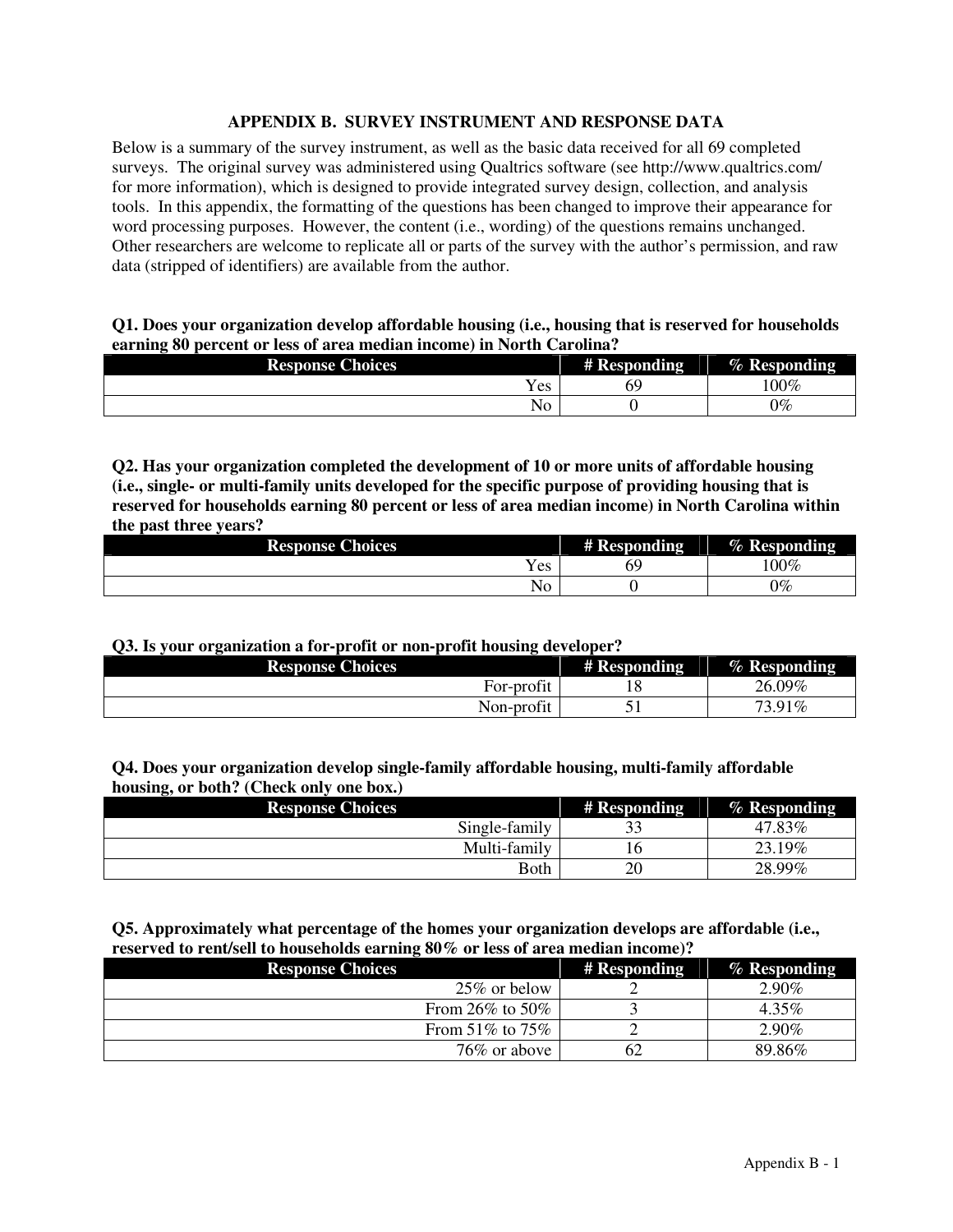**Q6. How many if your organization's staff are involved--directly or in a supporting role- in affordable housing development? (E.g., a full-time director and a half-time assistant equals 1.5 full-time equivalents or FTEs.)**

| <b>Response Choices</b> | # Responding | % Responding |
|-------------------------|--------------|--------------|
| Between 1 and 5         | 42           | 60.87\%      |
| Between 6 and 10        |              | $14.49\%$    |
| Between 11 and 15       |              | 11.59%       |
| Between 16 and 20       |              | $1.45\%$     |
| 21 or more              |              | 11.59%       |

**Q7. In which North Carolina counties have you developed affordable housing during the past 5 years? (Please select all that apply.)**

| <b>Response Choices</b>                                     | # Responding | % Responding |
|-------------------------------------------------------------|--------------|--------------|
| [*All 100 counties in the state were listed, and as a group | 68*          |              |
| respondents indicated 68 counties where they work.]         |              | NΑ           |

# **Q8. In the past 5 years, has your organization developed affordable housing in any states besides North Carolina?**

| <b>Response Choices</b> | # Responding | % Responding |
|-------------------------|--------------|--------------|
| No                      | Ε٥<br>◡      | 76.47%       |
| $v_{es}$                | ⊥∪           | $.53\%$      |

**Q9. Approximately how many units of affordable rental housing (reserved for tenants earning 80% or less of area median income) has your organization developed in North Carolina during the past 5 years?**

| <b>Response Choices</b> | # Responding | % Responding |
|-------------------------|--------------|--------------|
| None                    | 30           | 44.12%       |
| Between 1 and 50        |              | 8.82%        |
| Between 51 and 150      |              | 25.00%       |
| Between 151 and 250     |              | 7.35%        |
| Between 251 and 350     |              | 2.94%        |
| Between 351 and 450     |              | 2.94%        |
| 451 or more             |              | 8.82%        |

**Q10. Approximately how many units of affordable for-sale/ownership housing (reserved for buyers earning 80% or less of area median income) has your organization developed in North Carolina during the past 5 years?** 

| <b>Response Choices</b> | # Responding | % Responding |
|-------------------------|--------------|--------------|
| None                    | 20           | 30.77%       |
| Between 1 and 25        | 18           | 27.69%       |
| Between 26 and 50       |              | 23.08%       |
| Between 51 and 75       |              | 10.77%       |
| Between 76 and 100      |              | $4.62\%$     |
| Between 101 and 150     |              | 1.54%        |
| 151 or above            |              | $1.54\%$     |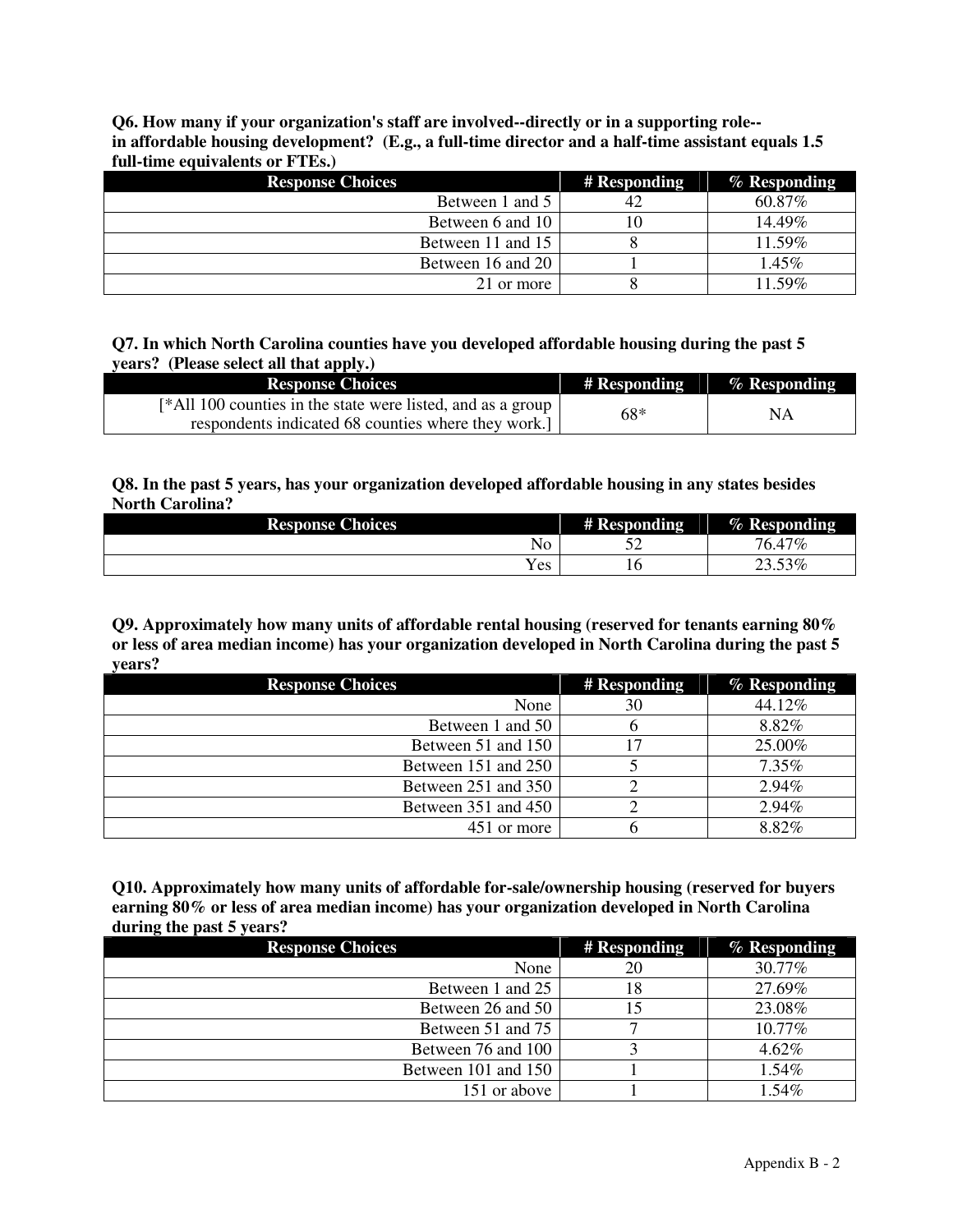**Q11. To what extent have each of the below types of LOCAL GOVERNMENT policies and procedures been barriers to your organization's development of affordable housing in North Carolina over the past 5 years? (Focus only on policies and procedures that your organization has actually encountered in NC. Later questions will ask about strategies that might be effective, whether or not your organization has encountered them.)** 

| <b>Response Choices</b>                                                                 | Not a Barrier | <b>Barrier</b><br>Small | <b>Barrier</b><br>Moderate | Barrier<br>Large | <b>Encountered</b><br>Opinion<br>$\mathbf{z}$<br>Not |
|-----------------------------------------------------------------------------------------|---------------|-------------------------|----------------------------|------------------|------------------------------------------------------|
| Minimum lot sizes                                                                       | 42.65%        | 22.06%                  | 8.82%                      | 11.76%           | 14.71%                                               |
| Minimum house footprint or square footage sizes                                         | 47.06%        | 14.71%                  | 16.18%                     | 5.88%            | 16.18%                                               |
| Special/conditional use permit requirement                                              | 28.36%        | 19.40%                  | 19.40%                     | 19.4%            | 13.43%                                               |
| Limited density allowed                                                                 | 29.85%        | 22.39%                  | 20.9%                      | 14.93%           | 11.94%                                               |
| Lack of land zoned for multifamily                                                      | 18.84%        | 10.14%                  | 13.04%                     | 31.88%           | 26.09%                                               |
| Prohibitions on single room occupancy                                                   | 38.24%        | 4.41%                   | 2.94%                      | 1.47%            | 52.94%                                               |
| Stormwater retention regulations                                                        | 24.24%        | 15.15%                  | 25.76%                     | 16.67%           | 18.18%                                               |
| Locally-imposed environmental regulations (e.g., stream<br>buffers or slope protection) | 27.94%        | 16.18%                  | 23.53%                     | 13.24%           | 19.12%                                               |
| Locally-imposed historic district standards                                             | 27.94%        | 27.94%                  | 14.71%                     | 7.35%            | 22.06%                                               |
| Minimum street widths                                                                   | 36.76%        | 26.47%                  | 14.71%                     | 5.88%            | 16.18%                                               |
| Minimum setback standards                                                               | 35.29%        | 29.41%                  | 23.53%                     | 4.41%            | 7.35%                                                |
| Sidewalk requirements                                                                   | 30.88%        | 25%                     | 17.65%                     | 11.76%           | 14.71%                                               |

**Q12. LOCAL REGULATORY BARRIERS CONTINUED: Again, to what extent have each of the below types of LOCAL GOVERNMENT policies and procedures been barriers to your organization's development of affordable housing over the past 5 years? (Focus on what your organization has encountered in NC.)** 

| <b>Response Choices</b>                                                          | Not a Barrier | Barrier<br>Small | <b>Barrier</b><br>Moderate | <b>Barrier</b><br>Large | Encountered<br>Opinion<br>$\mathbf{z}$<br>Not |
|----------------------------------------------------------------------------------|---------------|------------------|----------------------------|-------------------------|-----------------------------------------------|
| Open space/green space requirements                                              | 27.94%        | 35.29%           | 19.12%                     | 4.41%                   | 13.24%                                        |
| Minimum parking requirements                                                     | 33.33%        | 30.43%           | 23.19%                     | 4.35%                   | 8.70%                                         |
| Restrictions on accessory dwelling units ("granny flats")                        | 49.25%        | 5.97%            | 5.97%                      | $0\%$                   | 38.81%                                        |
| Height restrictions on buildings                                                 | 46.38%        | 10.14%           | 8.70%                      | 1.45%                   | 33.33%                                        |
| Fees for schools, parks, roads, etc.                                             | 29.41%        | 13.24%           | 25.00%                     | $7.35\%$                | 25.00%                                        |
| Process for rezoning too cumbersome                                              | 17.91%        | 13.43%           | 29.85%                     | 26.87%                  | 11.94%                                        |
| Public hearing requirements                                                      | 23.53%        | 23.53%           | 22.06%                     | 23.53%                  | 7.35%                                         |
| Urban growth boundaries (limit development on outskirts)                         | 43.28%        | 13.43%           | 7.46%                      | 5.97%                   | 29.85%                                        |
| Minimum street frontage requirements                                             | 36.76%        | 27.94%           | 14.71%                     | 5.88%                   | 14.71%                                        |
| Affordable housing must be dispersed based on<br>geography/poverty level of area | 39.71%        | 17.65%           | 8.82%                      | 8.82%                   | 25.00%                                        |
| Caps or quotas on building permits                                               | 53.62%        | 13.04%           | 4.35%                      | 5.8%                    | 23.19%                                        |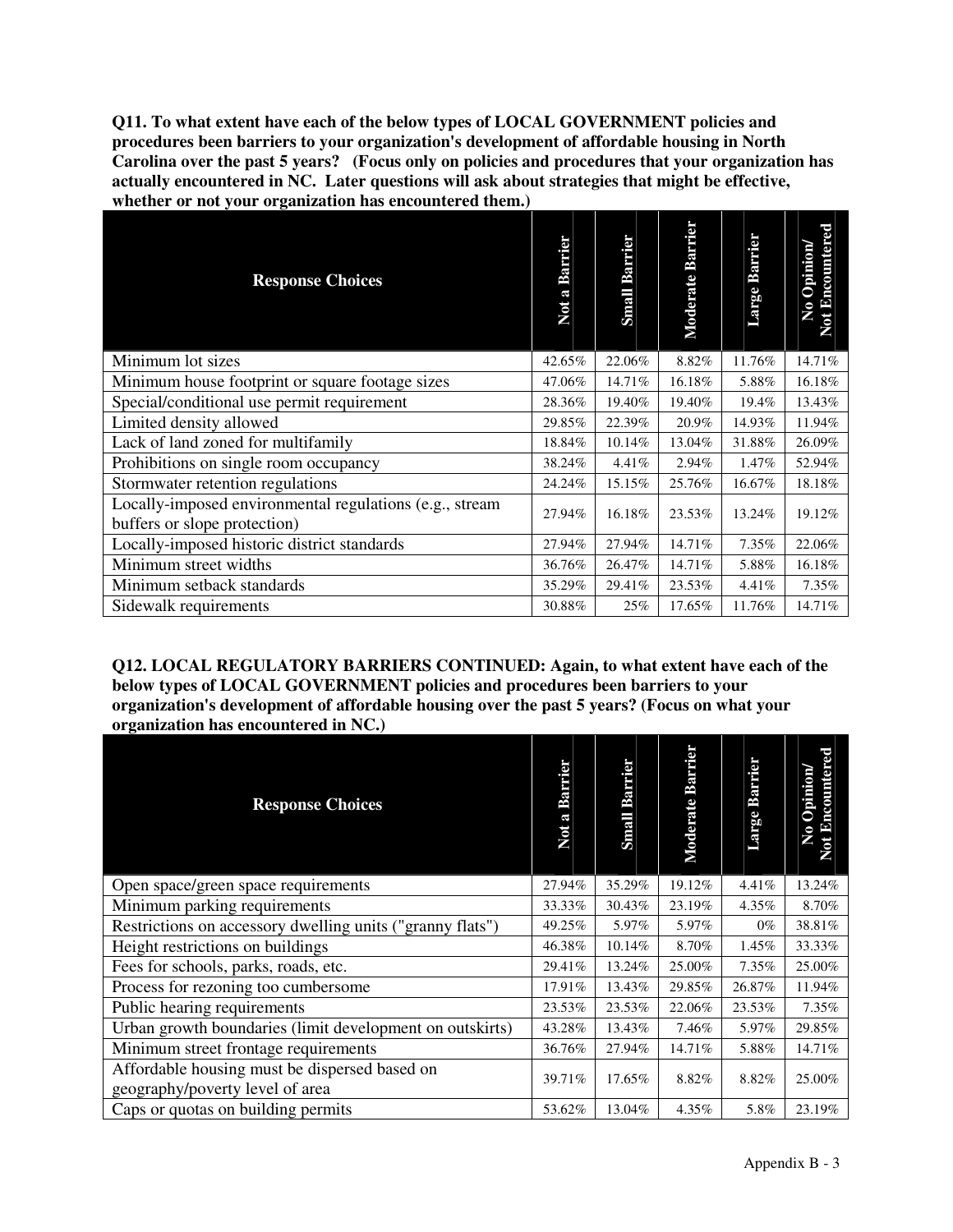**Q13. ADDITIONAL BARRIERS: To what extent have each of the other factors listed below been barriers to your organization's development of affordable housing in North Carolina over the past 5 years? (Again, please focus on only those factors your organization has actually encountered in NC as barriers.)** 

| <b>Response Choices</b>                                     | Not a Barrier | Barrier<br>Small | Barrier<br>Moderate | Barrier<br>Large | <b>Bncountered</b><br>pinion<br>0<br>$\mathfrak{a}$ |
|-------------------------------------------------------------|---------------|------------------|---------------------|------------------|-----------------------------------------------------|
| Lack of capacity (budget, staff, etc.) at your organization | 22.73%        | 19.70%           | 25.76%              | 31.82%           | $0\%$                                               |
| Minimal support from local elected officials                | 25.37%        | 28.36%           | 25.37%              | 20.90%           | $0\%$                                               |
| Minimal support from local government staff                 | 25.00%        | 33.82%           | 26.47%              | 14.71%           | $0\%$                                               |
| Resistance from citizens/NIMBYism                           | 14.93%        | 31.34%           | 19.40%              | 28.36%           | 5.97%                                               |
| Difficulty finding architects, engineers, contractors, etc. | 42.42%        | 36.36%           | 15.15%              | $3.03\%$         | 3.03%                                               |
| Local development review process too lengthy                | 17.65%        | 30.88%           | 17.65%              | 27.94%           | 5.88%                                               |
| Inconsistent (hard to predict) development review process   | 22.73%        | 31.82%           | 13.64%              | 24.24%           | 7.58%                                               |
| Local permitting process too lengthy                        | 27.94%        | 22.06%           | 23.53%              | 22.06%           | 4.41%                                               |
| Inconsistent (hard to predict) permitting process           | 34.33%        | 17.91%           | 17.91%              | 23.88%           | 5.97%                                               |

**Q14. ADDITIONAL BARRIERS CONTINUED: Again, to what extent have each of the other factors listed below been barriers to your organization's development of affordable housing in North Carolina over the past 5 years? (Focus on only those factors your organization has actually encountered in NC as barriers.)** 

| <b>Response Choices</b>                                   | Not a Barrier | <b>Barrier</b><br>Small | <b>Barrier</b><br>Moderate | Barrier<br>Large | <b>Not Encountered</b><br>Opinion<br>No |
|-----------------------------------------------------------|---------------|-------------------------|----------------------------|------------------|-----------------------------------------|
| Lack of federal/state funds for affordable housing        | 13.24%        | 14.71%                  | 35.29%                     | 33.82%           | 2.94%                                   |
| development                                               |               |                         |                            |                  |                                         |
| Lack of local funds for affordable housing development    | 8.82%         | 14.71%                  | 36.76%                     | 36.76%           | 2.94%                                   |
| Lack of private funds to invest in affordable housing     | 19.40%        | 16.42%                  | 32.84%                     | 28.36%           | 2.99%                                   |
| Not enough funds for your organization's operating budget | 22.39%        | 22.39%                  | 29.85%                     | 23.88%           | 1.49%                                   |
| Poor coordination among local government's departments    | 19.12%        | 32.35%                  | 23.53%                     | 19.12%           | 5.88%                                   |
| Limited availability of buildable land                    | 10.45%        | 14.93%                  | 16.42%                     | 55.22%           | 2.99%                                   |
| Poor info on availability of buildable lots               | 17.91%        | 29.85%                  | 19.40%                     | 23.88%           | 8.96%                                   |
| High cost of buildable land                               | 4.48%         | 11.94%                  | 16.42%                     | 61.19%           | 5.97%                                   |
| Lack of funds for predevelopment expenses                 | 13.43%        | 16.42%                  | 25.37%                     | 41.79%           | 2.99%                                   |
| Market conditions not conducive to building               | 32.84%        | 26.87%                  | 23.88%                     | 5.97%            | 10.45%                                  |

# **Q15. What other barriers to developing affordable housing has your organization encountered in**

**North Carolina over the past 5 years? (Please be brief.)** 

[Answers not provided here due to space limitations.]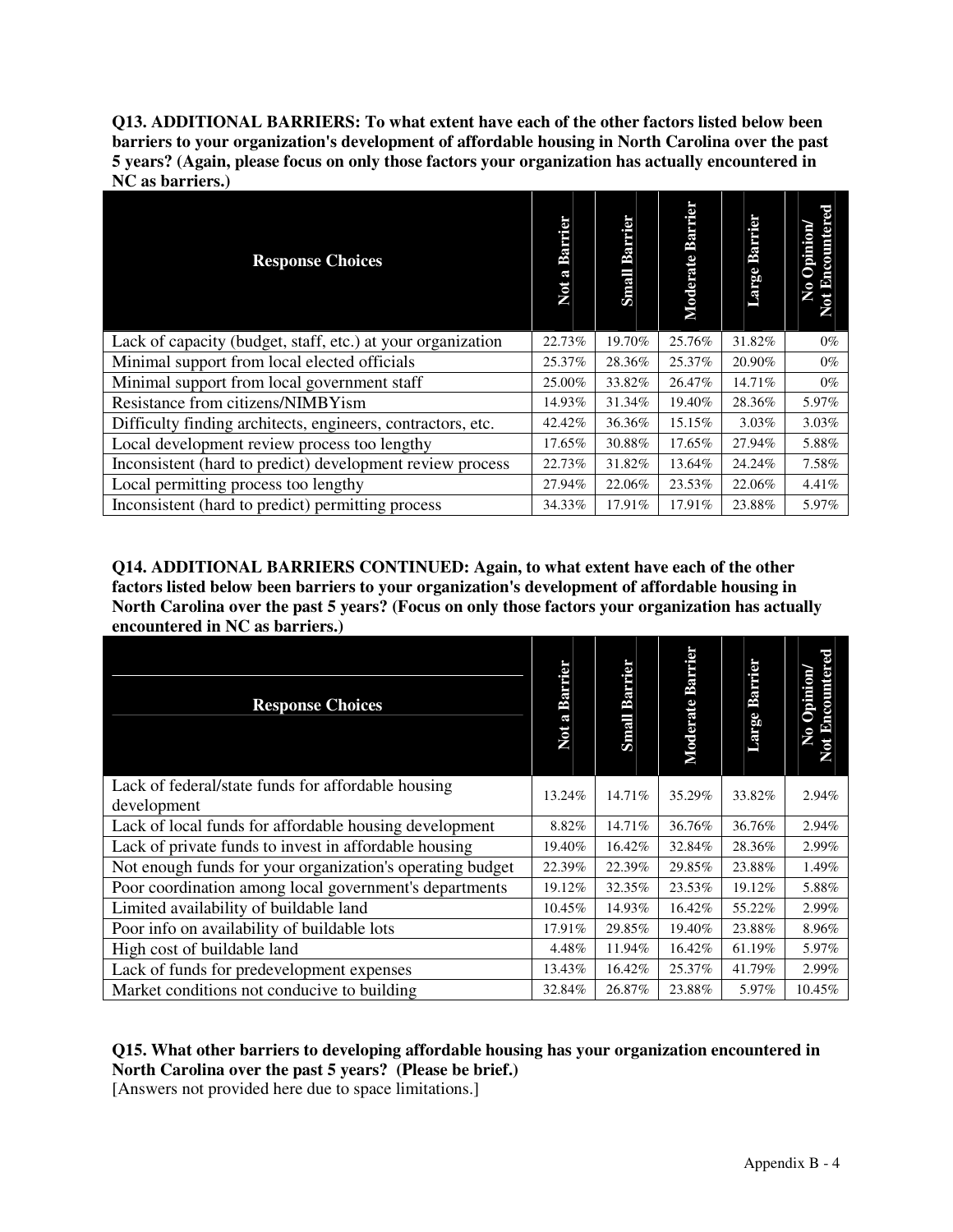**Q16. In your organization's experience, how significant a role does LOCAL GOVERNMENT play in terms of barriers to affordable housing development, when compared to the state or federal government, market forces, internal capacity of your organization, and other factors?** 

| <b>Response Choices</b>                                   | # Responding | % Responding |
|-----------------------------------------------------------|--------------|--------------|
| The most important role                                   |              | 28.99%       |
| Very important but less important than some other factors |              | 44.93%       |
| Only somewhat important                                   |              | 21.74%       |
| Not at all important                                      |              | $4.35\%$     |

**Q17. THE FOLLOWING QUESTIONS ASK ABOUT TOOLS AND STRATEGIES THAT MIGHT BETTER ENABLE YOUR ORGANIZATION TO DEVELOP AFFORDABLE HOUSING. YOU NEED NOT HAVE ENCOUNTERED THESE STRATEGIES TO COMMENT ON HOW EFFECTIVE YOU THINK THEY COULD BE. In your opinion, to what extent might the following types of direct financial support from LOCAL GOVERNMENTS help your organization's efforts to develop affordable housing?** 

| <b>Response Choices</b>                                                                                   | Not Helpful | <b>edil</b><br>Small | digil<br>Moderate | eloil<br>Large | Opinion<br>Σo |
|-----------------------------------------------------------------------------------------------------------|-------------|----------------------|-------------------|----------------|---------------|
| Low interest predevelopment loans/grants                                                                  | 14.49%      | 10.14%               | 14.49%            | 55.07%         | 5.80%         |
| Low interest construction loans/grants                                                                    | 16.42%      | 4.48%                | 19.40%            | 59.70%         | $0\%$         |
| Low interest permanent loans/grants                                                                       | 13.04%      | 2.90%                | 15.94%            | 68.12%         | $0\%$         |
| Low interest loans/grants for rehabilitation of existing housing                                          | 8.82%       | 16.18%               | 14.71%            | 51.47%         | 8.82%         |
| Grants to subsidize your organization's operating budget                                                  | 18.84%      | 8.70%                | 7.25%             | 60.87%         | 4.35%         |
| Payments on your organization's behalf to help lock in a<br>lower interest rate for a private lender loan | 20.29%      | 13.04%               | 20.29%            | 33.33%         | 13.04%        |

**Q18. In your opinion, to what extent might the following types of indirect financial support and related fiscal policy choices by LOCAL GOVERNMENTS help your organization develop affordable housing?** 

| o<br><b>Response Choices</b>                                                   | Not Helpful | dell<br><b>Small</b> | deli<br>Moderate | deli<br>Large | Opinion<br>$\mathbf{N}$ |
|--------------------------------------------------------------------------------|-------------|----------------------|------------------|---------------|-------------------------|
| Dedicated funds for housing in local government budget                         | 8.70%       | 1.45%                | 14.49%           | 71.01%        | 4.35%                   |
| Bond referendum for citizens to vote to fund affordable<br>housing             | 10.29%      | 5.88%                | 14.71%           | 58.82%        | 10.29%                  |
| Tax Increment Financing (TIF) district with affordable<br>housing requirement  | 11.76%      | 7.35%                | $17.65\%$        | 45.59%        | 17.65%                  |
| Loans/grants to potential renters/buyers to increase their<br>purchasing power | 15.94%      | 13.04%               | 10.14%           | 52.17%        | 8.70%                   |
| Property tax abatements (reduced/forgiven for a set period)                    | 11.76%      | 11.76%               | 17.65%           | 50.00%        | 8.82%                   |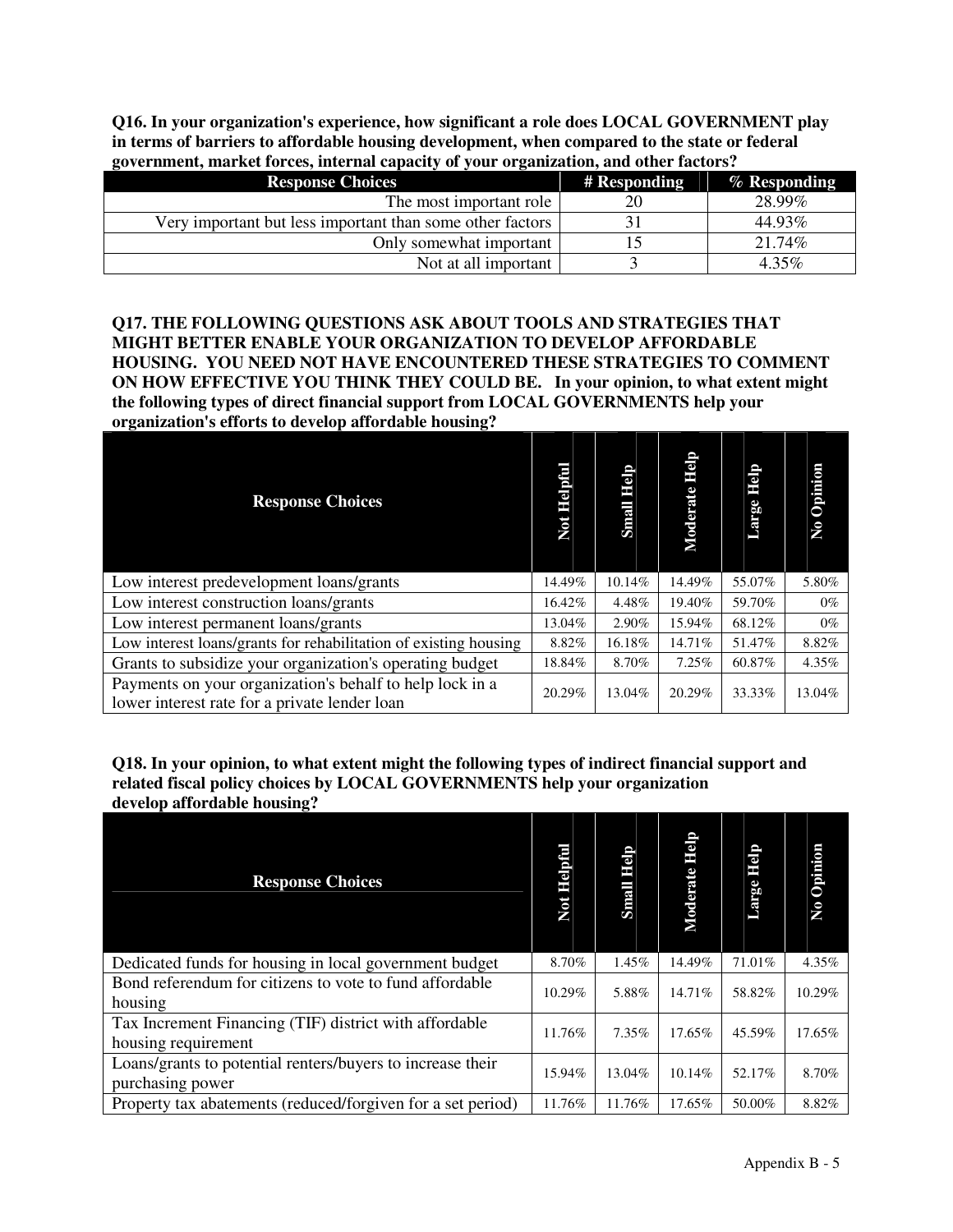| Fee waivers (permits, exactions, etc.) for affordable<br>housing                                 | 8.70%    | $10.14\%$ | 14.49%    | 63.77% | 2.90%    |
|--------------------------------------------------------------------------------------------------|----------|-----------|-----------|--------|----------|
| Sale of government-owned land at below market value for<br>affordable housing creation           | 8.70%    | $4.35\%$  | 15.94%    | 65.22% | 5.80%    |
| Sale of government-owned buildings at below market value<br>for conversion to affordable housing | 11.76%   | 5.88%     | $17.65\%$ | 51.47% | 13.24%   |
| Land assembly and land banking to create suitable lots for<br>affordable housing                 | 13.04%   | $4.35\%$  | 13.04%    | 62.32% | 7.25%    |
| Government-funded infrastructure improvement to<br>encourage affordable housing                  | $7.35\%$ | $4.41\%$  | 19.12%    | 66.18% | $2.94\%$ |

# **Q19. In your opinion, to what extent might the following forms of leadership by LOCAL GOVERNMENTS help your organization develop affordable housing?**

| <b>Response Choices</b>                                                                    | Not Helpful | <u>dieli</u><br>Small | diejp<br>Moderate | dieli<br><b>Large</b> | No Opinion |
|--------------------------------------------------------------------------------------------|-------------|-----------------------|-------------------|-----------------------|------------|
| Promotion of affordable housing by local elected officials                                 | 5.80%       | 8.70%                 | 14.49%            | 71.01%                | $0\%$      |
| Partner with housing advocacy groups to raise awareness                                    | 8.82%       | 17.65%                | 17.65%            | 54.41%                | 1.47%      |
| Serve as an active intermediary between developers $\&$<br>citizens                        | 7.35%       | 23.53%                | 23.53%            | 42.65%                | 2.94%      |
| Cooperate with neighboring jurisdictions to address<br>affordable housing                  | 2.94%       | 23.53%                | 27.94%            | 44.12%                | 1.47%      |
| Pressure state/federal government to support affordable<br>housing                         | 4.35%       | 10.14%                | 11.59%            | 65.22%                | 8.70%      |
| Include affordable housing as a goal in the local<br>comprehensive plan                    | 5.80%       | 7.25%                 | 17.39%            | 69.57%                | $0\%$      |
| Create a task force or committee to address affordable<br>housing                          | 8.70%       | 21.74%                | 20.29%            | 47.83%                | 1.45%      |
| Establish local housing trust fund to raise public/private<br>money for affordable housing | 7.25%       | 4.35%                 | 8.70%             | 72.46%                | 7.25%      |
| Engage local employers on the issue of affordable housing                                  | 10.14%      | 8.70%                 | 20.29%            | 56.52%                | 4.35%      |

# **Q20. In your opinion, to what extent might the following types of education and outreach by LOCAL GOVERNMENTS help your organization develop affordable housing?**

| <b>Response Choices</b>                                      | Not Helpful | drein<br>Small | <b>ele</b><br>aite<br>Б<br>Mod | der<br>Large | Opinion<br>Ş |
|--------------------------------------------------------------|-------------|----------------|--------------------------------|--------------|--------------|
| Direct technical assistance to affordable housing developers | 16.18%      | 22.06%         | 17.65%                         | 39.71%       | $4.41\%$     |
| Info related to local, state, federal housing programs       | 10.29%      | 23.53%         | 25.00%                         | 39.71%       | 1.47%        |
| Info on the local development process                        | 5.80%       | 20.29%         | 23.19%                         | 49.28%       | 1.45%        |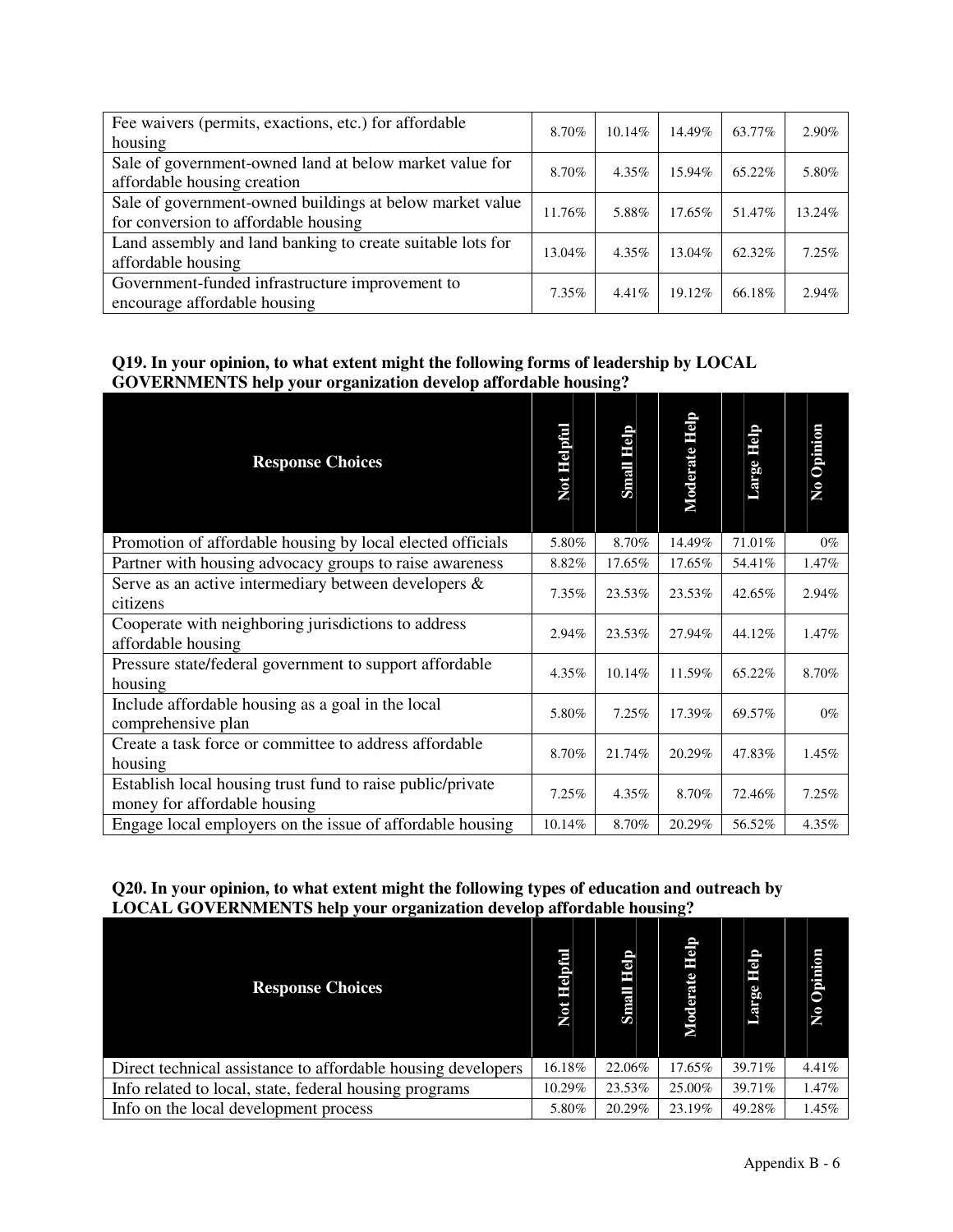| Assist in identifying available land                                     | 5.80%    | $7.25\%$  | 20.29% | 65.22% | 1.45% |
|--------------------------------------------------------------------------|----------|-----------|--------|--------|-------|
| Educate the public about affordable housing                              | $7.25\%$ | 13.04%    | 26.09% | 53.62% | $0\%$ |
| Market/promote successful affordable housing projects                    | 5.80%    | 8.70%     | 23.19% | 59.42% | 2.90% |
| Conduct/disseminate market research on local affordable<br>housing needs | 7.25%    | $10.14\%$ | 27.54% | 55.07% | $0\%$ |

# **Q21. In your opinion, to what extent might the following types of land use and other regulatory actions by LOCAL GOVERNMENTS help your organization develop affordable housing?**

| nvusing.                                                                            |             |            |                   |                |            |
|-------------------------------------------------------------------------------------|-------------|------------|-------------------|----------------|------------|
| <b>Response Choices</b>                                                             | Not Helpful | Small Help | drain<br>Moderate | dieli<br>Large | No Opinion |
| Zone more multifamily land                                                          | 11.76%      | 11.76%     | 26.47%            | 35.29%         | 14.71%     |
| Density bonus if project has affordable housing                                     | 7.25%       | 10.14%     | 17.39%            | 53.62%         | 11.59%     |
| Lenient standards for street width, sidewalks, other<br>infrastructure              | 8.70%       | 20.29%     | 30.43%            | 31.88%         | 8.70%      |
| Zone land for denser development                                                    | 7.25%       | 13.04%     | 28.99%            | 37.68%         | 13.04%     |
| Fewer standards for preservation of trees, other vegetation                         | 23.19%      | 36.23%     | 21.74%            | 11.59%         | 7.25%      |
| Fewer standards for new vegetation/landscaping                                      | 23.19%      | 36.23%     | 26.09%            | 8.70%          | 5.80%      |
| Less stringent sediment/erosion control standards                                   | 26.09%      | 28.99%     | 27.54%            | 11.59%         | 5.80%      |
| Inclusionary zoning requiring a certain % affordable units<br>for most developments | 13.04%      | 11.59%     | 14.49%            | 56.52%         | 4.35%      |
| Inclusionary zoning encouraging (not requiring) a certain %<br>of affordable units  | 15.94%      | 21.74%     | 18.84%            | 39.13%         | 4.35%      |
| Flexible standards for lot size, setback                                            | 10.14%      | 24.64%     | 27.54%            | 31.88%         | 5.80%      |
| Flexible standards for building size, footprint                                     | 11.59%      | 27.54%     | 24.64%            | 30.43%         | 5.80%      |

# **Q22. Again, to what extent might these additional types of land use and other regulatory actions by LOCAL GOVERNMENTS help your organization develop affordable housing?**

| <b>Response Choices</b>                                                                  | Not Helpful | djeji<br><b>Small</b> | epil<br>Moderate | deli<br>Large | Opinion<br>$\mathbf{N}$ |
|------------------------------------------------------------------------------------------|-------------|-----------------------|------------------|---------------|-------------------------|
| Reduced parking requirements                                                             | 21.74%      | 23.19%                | 24.64%           | 23.19%        | 7.25%                   |
| Less open space/green space required                                                     | 20.59%      | 23.53%                | 30.88%           | 17.65%        | 7.35%                   |
| Flexible design guidelines                                                               | 14.93%      | 19.40%                | 28.36%           | 32.84%        | 4.48%                   |
| Allow single room occupancy projects                                                     | 20.29%      | 18.84%                | 11.59%           | 14.49%        | 34.78%                  |
| Less stringent local environmental standards (e.g., stream<br>buffers, slope protection) | 18.84%      | 31.88%                | 28.99%           | 13.04%        | 7.25%                   |
| Relaxed stormwater management standards                                                  | 17.39%      | 28.99%                | 30.43%           | 15.94%        | 7.25%                   |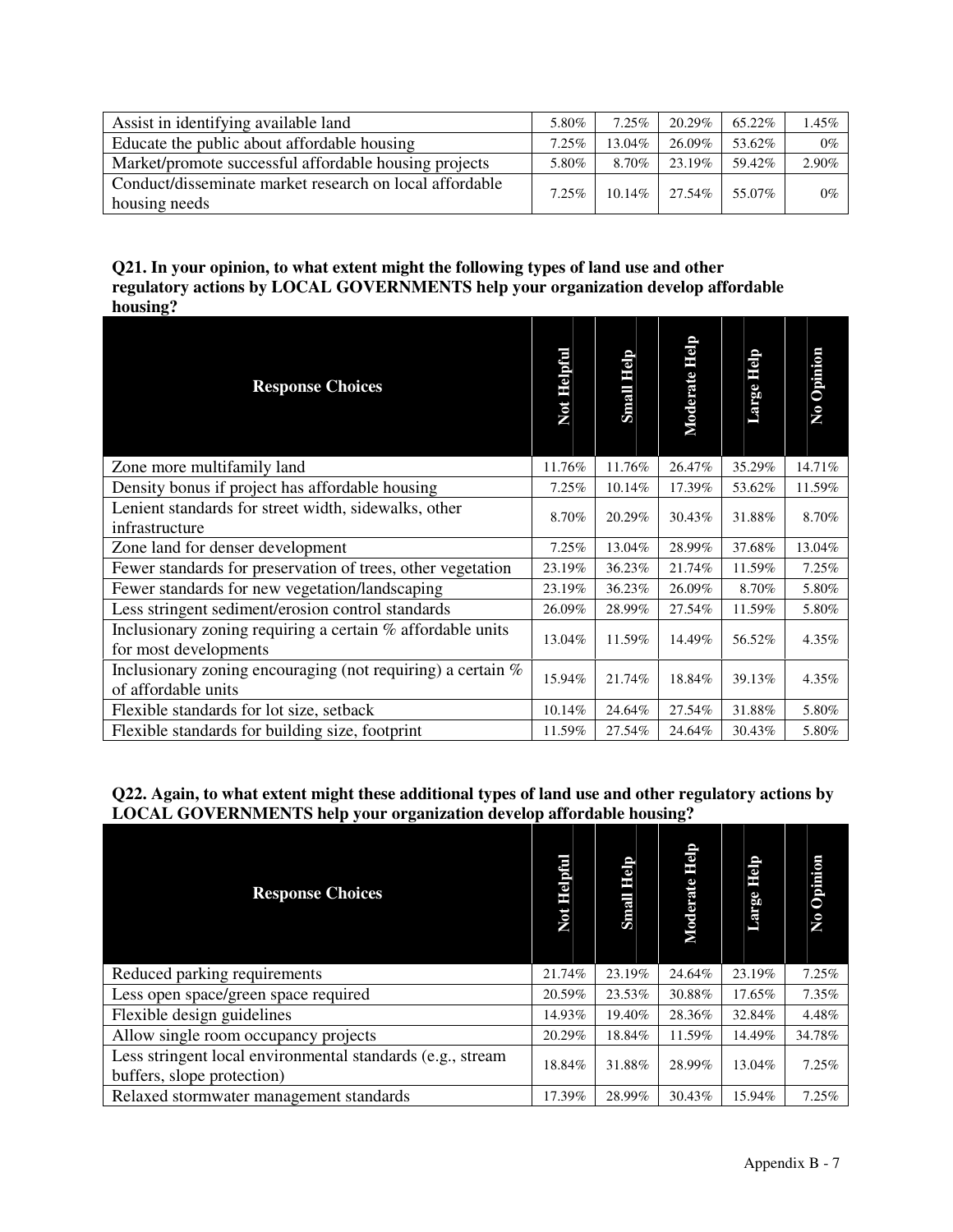| Overlay to allow use by right for affordable housing in all<br>zoning districts | 11.59% |        | $17.39\%$   20.29% | 42.03% | 8.70%  |
|---------------------------------------------------------------------------------|--------|--------|--------------------|--------|--------|
| Do not take into consideration proximity to other affordable<br>housing         | 13.24% | 25.00% | 25.00%             | 26.47% | 10.29% |
| Allow accessory dwelling units (i.e., "granny flats")                           | 17.39% | 26.09% | 8.70%              | 14.49% | 33.33% |

# **Q23. In your opinion, to what extent might the following types of administrative processes by LOCAL GOVERNMENTS help your organization develop affordable housing?**

| <b>Response Choices</b>                                                                                    | Not Helpful | Help<br>Small | deli<br>Moderate | deli<br>El<br>Large | Opinion<br>$\overline{\mathsf{X}}$ |
|------------------------------------------------------------------------------------------------------------|-------------|---------------|------------------|---------------------|------------------------------------|
| Fee-in-lieu payments as alternative to certain amenities                                                   | 13.04%      | 28.99%        | 17.39%           | 21.74%              | 18.84%                             |
| Sliding scale for fees/exactions based on unit size                                                        | $7.35\%$    | 26.47%        | 23.53%           | 30.88%              | 11.76%                             |
| Fast track review for affordable housing                                                                   | 8.70%       | 13.04%        | 20.29%           | 52.17%              | 5.80%                              |
| Special review team for affordable housing                                                                 | 13.04%      | 11.59%        | 26.09%           | 43.48%              | 5.80%                              |
| Reduce number of public hearings needed for plan approval                                                  | 8.82%       | 10.29%        | 27.94%           | 44.12%              | 8.82%                              |
| Make development review process more<br>consistent/predictable                                             | 8.70%       | 13.04%        | 26.09%           | 44.93%              | 7.25%                              |
| Improve coordination of departments involved in review<br>(e.g. concurrent review by multiple departments) | 10.14%      | 13.04%        | 26.09%           | 44.93%              | 5.80%                              |
| Develop online tool to monitor status of applications                                                      | 7.25%       | 18.84%        | 26.09%           | 37.68%              | 10.14%                             |
| Create "one-stop" permitting center for all questions/<br>submittals                                       | 5.80%       | 13.04%        | 17.39%           | 55.07%              | 8.70%                              |

**Q24. What other tools and strategies could LOCAL GOVERNMENTS pursue that might better enable your organization to develop affordable housing? (Please provide a brief explanation.)**  [Answers not provided here due to space limitations.]

**Q25. How would you rank the following factors in terms of their impact on your organization's ability to build affordable housing? (Please rank the choices in order from 1 to 6, with 1 being the most important factor.)** 

| <b>Response Choices</b>                                                   | <b>Mean Score</b>                   |
|---------------------------------------------------------------------------|-------------------------------------|
|                                                                           | $\textbf{(lower = more important)}$ |
| Federal government policies and programs                                  | 3.26                                |
| State government policies and programs                                    | 3.26                                |
| Local government (county or municipal) policies and programs              | 2.64                                |
| Market forces                                                             | 3.41                                |
| Your organization's internal capabilities (financial, staffing and other) | 3.13                                |
| Other factors                                                             | 5.13                                |

**Q26. If you have any other relevant information to share, please do so below.** 

[Answers not provided here due to space limitations.]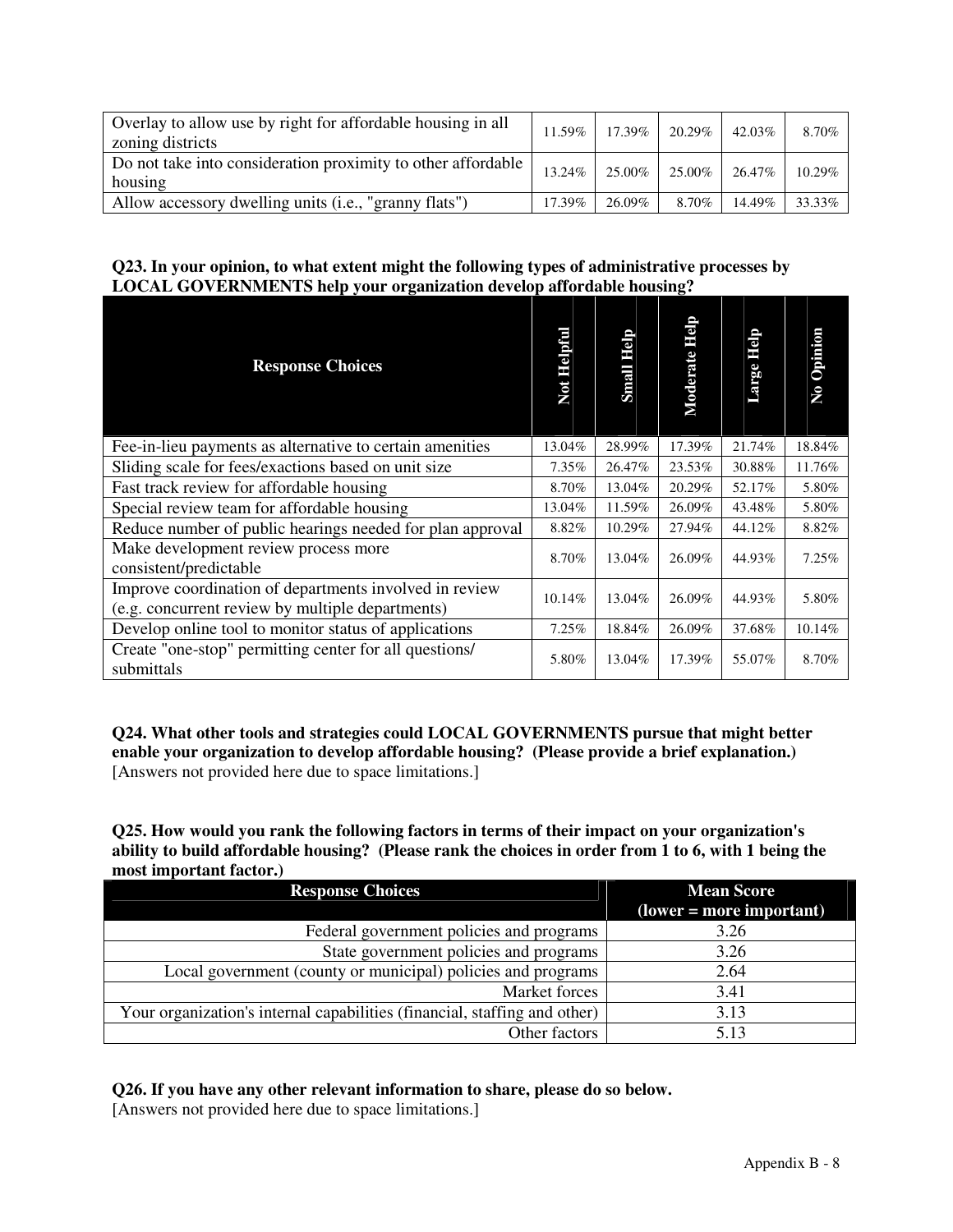#### **LIST OF CITATIONS AND KEY BACKGROUND MATERIALS**

- Basalo, V. (1999). Passing the housing policy baton in the US: will cities take the lead? *Housing Studies, 14(4),* 433-452.
- Brown-Graham, A. (2006). *Affordable housing and North Carolina local governments.* Chapel Hill, North Carolina: UNC School of Government.
- Brennan, C., Wheel, E., & Hoene, C. (2005). *The state of America's cities 2005: the annual opinion survey of municipal elected officials.* Washington, D.C.: National League of Cities.
- Center for Affordable Living. (2003). *Housing opportunity in the Triangle.* Durham, North Carolina: Triangle J Council of Governments.
- Cho, M., & Linneman, P. (1993). Interjurisdictional spillover effects of land use regulations. *Journal of Housing Research, 4(1)*, 131-163.
- Downs, A. (1991). The Advisory Commission on Regulatory Barriers to Affordable Housing: Its behavior and accomplishments. *Housing Policy Debate, 2(4),* 1095-1137.
- Haughey, R.M. (2002). *Challenges to developing workforce housing.* Washington, D.C.: Urban Land Institute.
- Haughey, R.M. (2003). *Workforce housing: barriers, solutions, and model programs.* Washington, D.C.: Urban Land Institute.
- Hendrickson, C. (2005). *A community guide to creating affordable housing.* Chicago, IL: Business and Professional People for the Public Interest.
- Keyes, L.C., Schwartz, A., Vidal, A.C., & Bratt, R.G. (1996). Networks and nonprofits: Opportunities and challenges in an era of federal devolution. *Housing Policy Debate, 7(2),* 201-208.
- Lubell, J.M. (2005). The policy case for research into regulatory barriers: reflections on HUD's research conference on regulatory barriers to affordable housing. *Cityscape: A Journal of Policy Development and Research, 8(1)*, 233-242.
- Myerson, D.L. (2005). *ULI community catalyst report number 3: best practices in the production of affordable housing.* Washington, D.C.: Urban Land Institute.
- National Association of Counties. (2005). *County government and the affordable housing challenge.* Washington, D.C.: National Association of Counties Center for Sustainable Communities.
- National Association of Home Builders, Land Development Services Department. (2002). Smart codes, smart process checklist. Retrieved on October 9, 2006, from http://www.nahb.org/ fileUpload\_details.aspx?contentID=18651
- National Low Income Housing Coalition. (2006). *Out of Reach 2006.* Retrieved on January 22, 2006 from http://www.nlihc.org/oor/oor2006/.